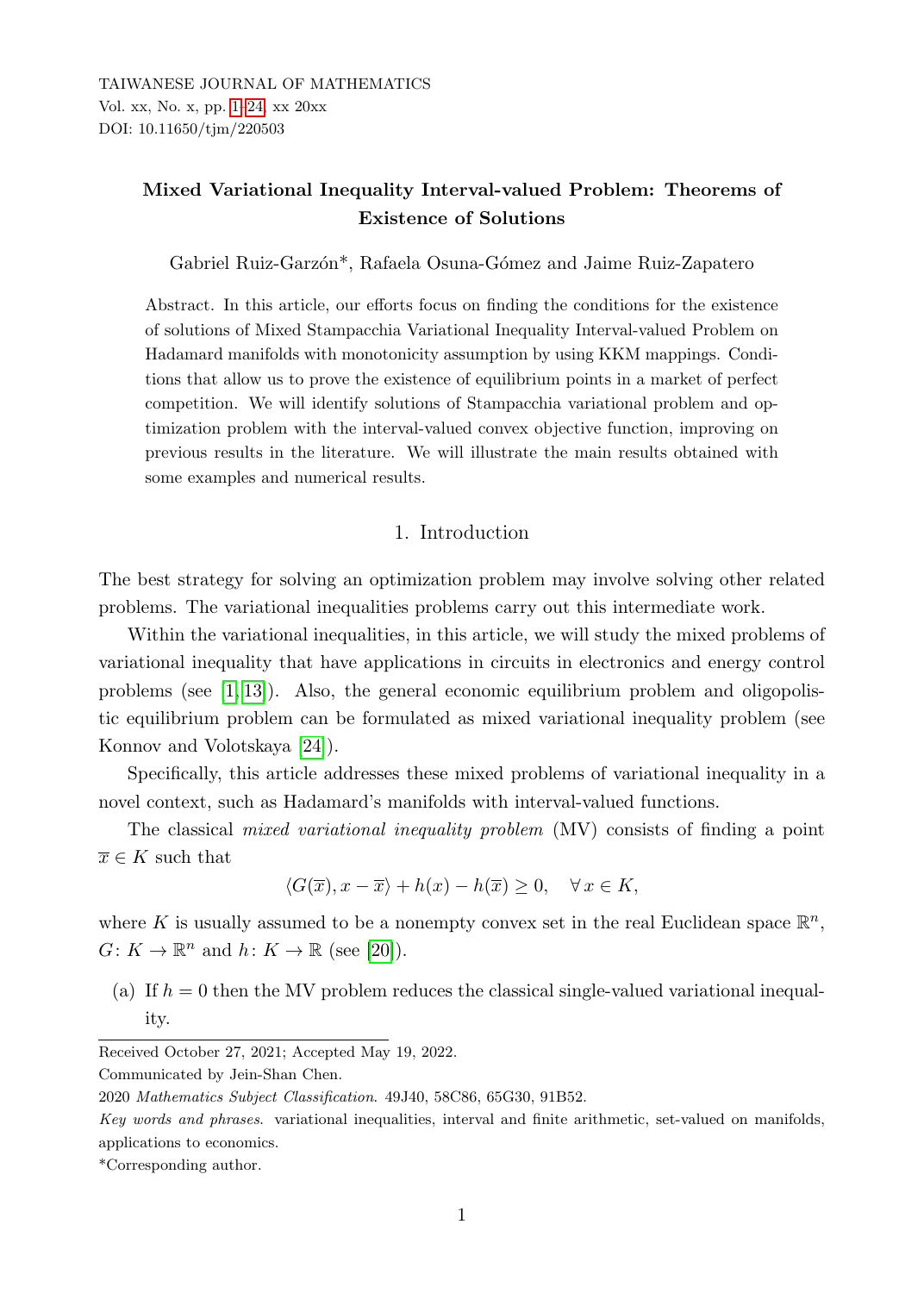- (b) If  $G = 0$  then the MV problem is the usual optimization problem.
- (c) If  $\langle G(\overline{x}), x \overline{x} \rangle = F(\overline{x}, x)$ , then we are in the presence of the mixed equilibrium problem where F be a bifunction satisfying the property  $F(x, x) = 0$  (see [\[20\]](#page-21-1)).

The name is because they are a mixture of two problems, a variational one and an optimization one. The problem is composed of an operator  $G$  and a function h such that one can impose stronger conditions on the operator and weaken those of the function and vice versa. In the formulation of an oligopolistic equilibrium model  $G$  represents demand and h represents supply.

In this paper, we give new results of existence of solutions for mixed variational inequality problems under more general assumptions. We will use the Knaster–Kuratowski and Mazurkiewicz theory and served Nash to prove the existence of his equilibrium points.

Taking measurements leads to inaccuracies. One way of catching inaccuracy is with Interval Analysis. The Interval Analysis was introduced by Ramon Moore [\[28\]](#page-21-2) in 1966 as a tool for automatic error control. Intervals allow the manipulation of truncation errors.

For example, during the Gulf War, a US Patriot missile failed to intercept another due to errors generated by inadequate numerical approximations implemented in the Patriot software (http://www.gao.gov/products/IMTEC-92-26) and the same occurred in the launch of the Ariane rocket, see the file http://esamultimedia.esa.int/docs/esa-x-1819eng.pdf.

In this article we will move within the environment of Hadamard's manifolds. In nonlinear spaces, such as the Hadamard manifolds, we extend concepts such as convex sets where geodesic arcs connect two points instead of linear segments. Unsuspectedly, these spaces present some advantage over the linear ones such as that sets that are not convex in the usual sense are convex within these manifolds. We can transform non-convex problems with Euclidean metrics into convex problems with related metrics with all the advantages that this entails (see Colao et al. [\[9\]](#page-20-1)) and non-monotone vector fields can be reduced into monotone by choosing an appropriate Riemannian metric.

With applications in expected fields such as in optimization problems related to engineering [\[26\]](#page-21-3), stereo vision processing [\[27\]](#page-21-4), machine learning and computer vision [\[31\]](#page-22-0), and in others not so expected, for example, in Economics, within Game Theory, specifically in the achievement of Nash equilibrium points where strategy sets and payoff functions are geodesically convex, see [\[25\]](#page-21-5), or for Stackelberg's equilibrium points on Hadamard manifolds [\[36\]](#page-22-1).

The state of the art is as follows. Firstly, in 1980, Giannessi [\[15\]](#page-21-6) introduced the vector variational inequalities of Stampacchia type, and secondly, in 1998, Giannessi [\[16\]](#page-21-7) proposed Minty-type inequalities. One fundamental problem for variational inequality problem is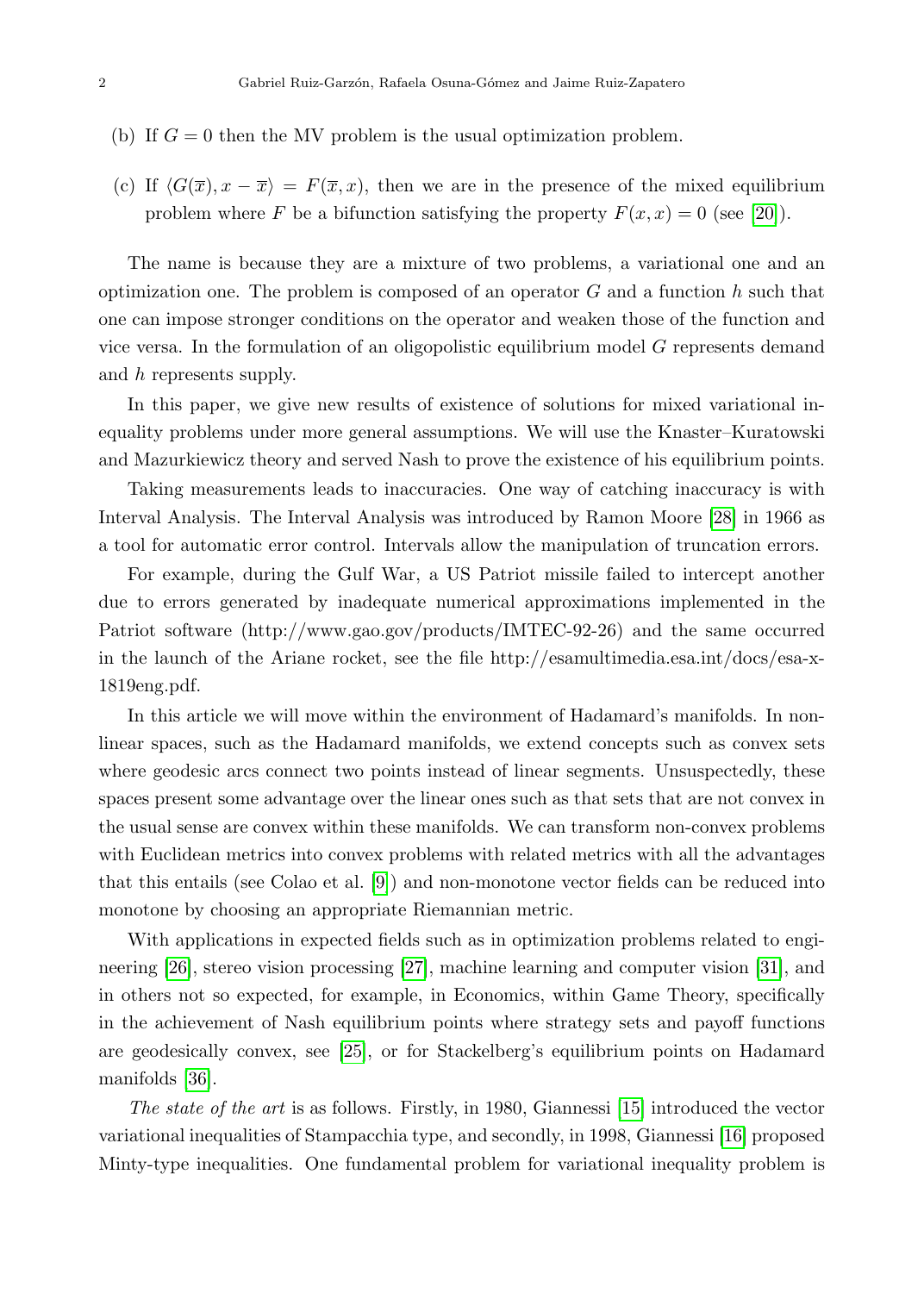the existence issue of solutions. Németh  $[29]$  was the first to consider the variational inequality on Hadamard manifolds, and he proved the existence of solutions in this space.

Our article starts on an initial one from 2003 given by Ruiz-Garzon et al. [\[33\]](#page-22-3), where we established the existence of solutions for the Variational-like Inequality problem under conditions of pseudomonotonicity in n-dimensional Euclidean spaces.

In 2010, Jiang, Pang and Shen [\[22\]](#page-21-8) studied the existence of solutions of generalized vector variational-type inequalities without the assumption of monotony in Banach spaces by using Brouwer's fixed point theorem.

In 2013, Zhou and Huang [\[41\]](#page-22-4) introduced the KKM mapping on the Hadamard manifolds. They obtained an existence of weak minimum for a constrained vector optimization problem via a vector variational inequality with real valued functions. New optimality conditions for the mathematical programming problem were given on Hadamard manifolds using generalized convexity in [\[2,](#page-20-2) [42\]](#page-23-0).

In 2016, Jana and Nahak [\[20\]](#page-21-1) proved the existence of solutions of mixed equilibrium problems on Hadamard manifolds and algorithms that converge to the solution of such problems but not with interval-valued functions.

In 2018, Ruiz-Garzon et al. [\[35\]](#page-22-5) obtained optimality conditions and duality results for constrained multiobjective programming in the Riemannian manifolds context.

In 2020, Wang et al. [\[40\]](#page-22-6) related the mixed variational inequality with the Nash equilibrium problem on Riemannian manifolds.

Recently, there are two important articles for this work that we present. These are two articles from the year 2020 by S.-I. Chen [\[6,](#page-20-3) [7\]](#page-20-4). On one hand, in [\[6\]](#page-20-3) Chen studies single existence results for vector variational problems with  $f: M \to Y$  assuming that M is a finite dimensional Hadamard manifold and  $Y$  a Banach space. On the other hand, in [\[7\]](#page-20-4) Chen studies the KKT conditions of optimality for optimization problem with interval-valued functions, but he does not study existence theorems.

In 2021, Grad and Lara [\[17\]](#page-21-9) implement an algorithm for solving convex mixed variational inequalities on Euclidean spaces.

Our interest is to generalize all these results by studying the solubility of mixed variational problems with interval-valued functions assessed on Hadamard manifolds. This study is new and non-existent in the current literature.

Contributions. We have organized the contents of this paper as follows. In Section [2,](#page-3-0) we will recall those elements typical of manifolds, the arithmetic of intervals, and the differentiability of interval-valued functions. We will introduce the Stampacchia and Minty version of the Mixed Variational Inequality Interval-valued Problem. In Section [3,](#page-8-0) we will prove the solution of the Mixed Stampacchia Variational Inequality Interval-valued Problem (MSVIP) with monotonicity hypothesis via Fan's lemma. In Section [4,](#page-15-0) we will relate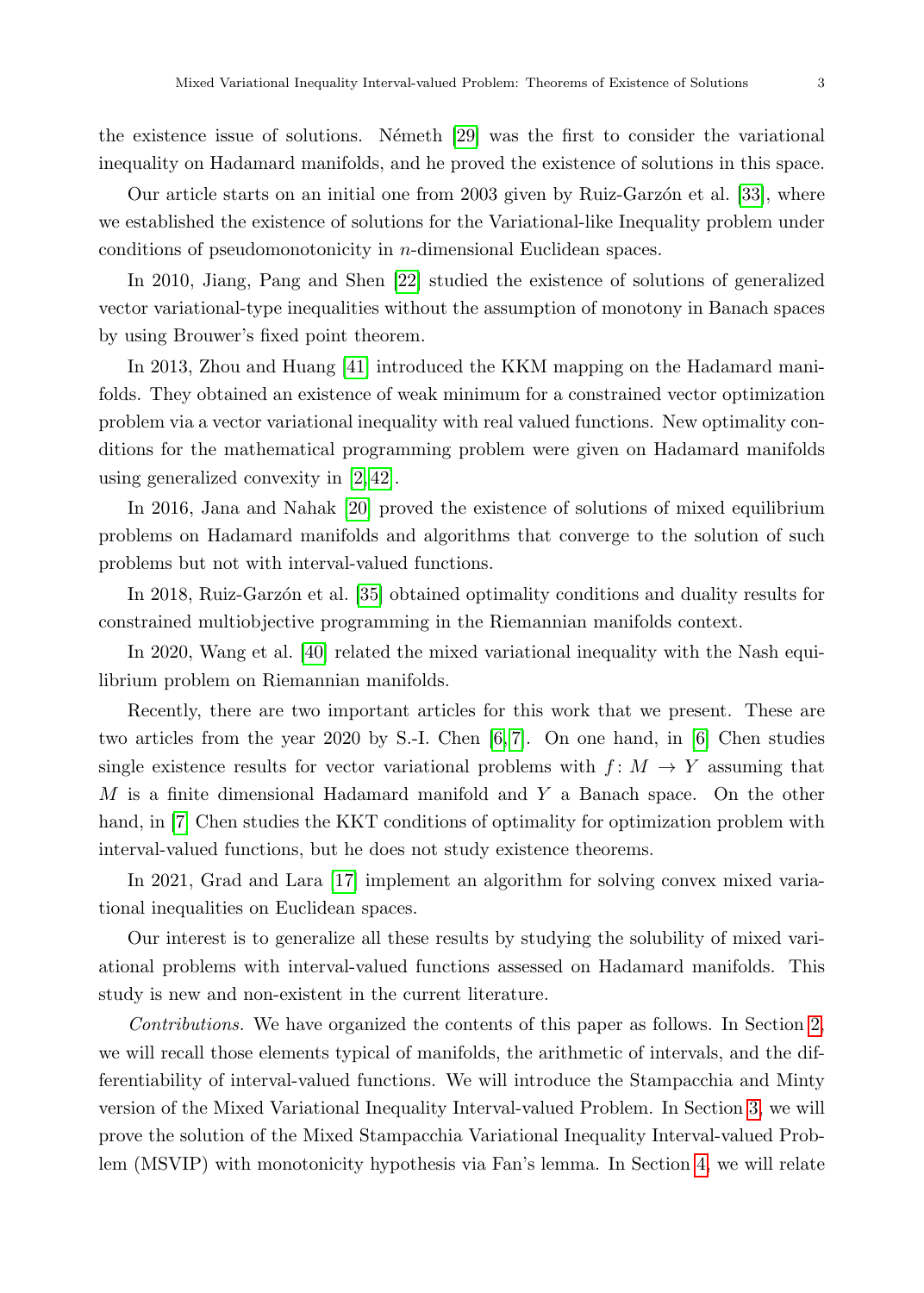the Interval-valued Optimization Problem (IVOP) and Variational Inequality Intervalvalued problems of the Stampacchia and Minty type under convex environments and we will finish by looking at the Walras' economic equilibrium point existence conditions. Finally, Section [5](#page-18-0) presents the conclusions to this study. Let us face our goal.

2. Tools

<span id="page-3-0"></span>This section will review the concepts and techniques of manifolds, intervals, and intervalvalued functions that we will use.

#### 2.1. Tools for manifolds

Let's show some definitions related to manifolds. Let  $M$  be a Riemannian manifold endowed with a Riemannian metric on a tangent space  $T_xM$ .

With the metric, we can define the corresponding norm denoted by  $\|\cdot\|_x$ . The length of a piecewise  $C^1$  curve  $\gamma: [a, b] \to M$  is defined by

$$
L(\gamma) = \int_a^b \|\gamma'(t)\|_{\gamma(t)} dt.
$$

The distance d that induces the original topology on  $M$ , defined as

$$
d(x, y) = \inf \{ L(\gamma) \mid \gamma \text{ is a piecewise } C^1 \text{ curve joining } x \text{ and } y, \forall x, y \in M \}.
$$

This definition allows us to define the concept of minimal geodesic as any path  $\gamma$  joining x and y in M such that  $L(\gamma) = d(x, y)$ . If M is complete, then any points in M can be joined by a minimal geodesic.

In this paper, we will work with Hadamard manifolds, a particular case of Riemannian manifolds.

**Definition 2.1.** We will say that a Hadamard's manifold is a simply connected complete Riemannian manifold of nonpositive sectional curvature.

**Example 2.2.** (a) The Hyperbolic plane is defined as  $\mathcal{H}^2 = \{(x, y) \in \mathbb{R}^2; y > 0\}$  with the Riemannian metric defined as

$$
(ds)^2 = \frac{(dx)^2 + (dy)^2}{y^2}
$$

.

The Hyperbolic plane is a Hadamard manifold with sectional curvature  $\kappa = -1$ .

(b) The space of positive-definite matrices  $S_{++}^n$  is an example of Hadamard manifold with the Riemannian metric  $\langle U, V \rangle = \langle X^{-1}UX^{-1}, V \rangle$ .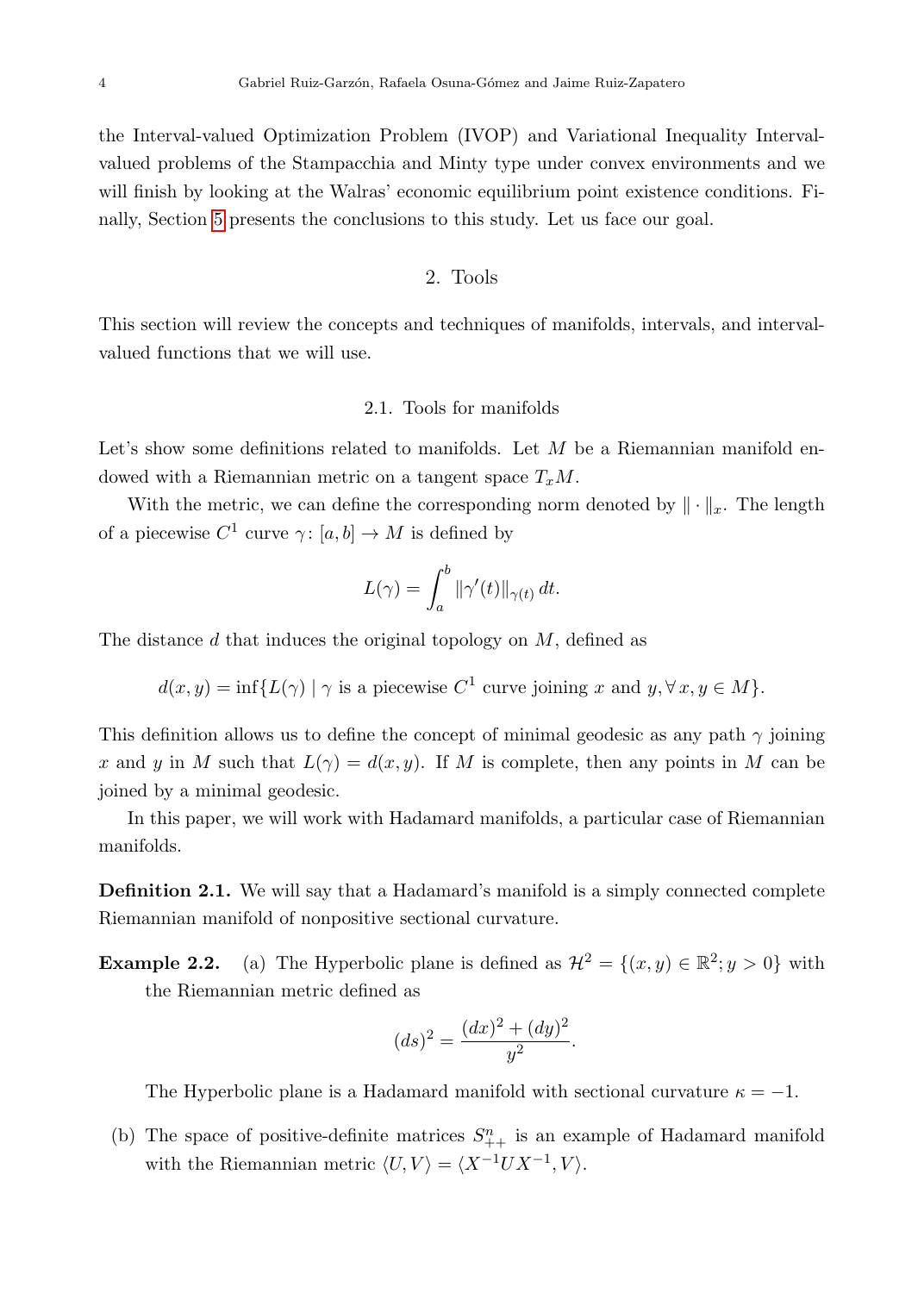(c) The space  $M = \mathbb{R} \times \mathcal{H}^1$  is a Hadamard manifold as they are a Cartesian product of two Hadamard's manifolds.

In the differentiable case, the derivatives of the curves at a point  $x$  on the manifold lie in a vector space  $T_xM$ . We denote by  $T_xM$  the *n*-dimensional tangent space of M at x, and denote by  $TM = \bigcup_{x \in M} T_x M$  the tangent bundle of M.

Just as  $T_xM$  is a linear space, but the same is not true for M. Generally, properties on manifolds are usually carried to the tangent plane and vice versa and that is carried out by two functions: the Riemannian exponential function and its inverse, exp and  $\exp^{-1}$ , respectively.

Let TM be an open neighborhood of M such that  $\exp_x: TM \to M$  is defined as  $\exp_x(tv) = \gamma(t) = xe^{(v/x)t}$  for every  $v \in \overline{T}M$ , where  $\gamma$  is the geodesic starting at x with velocity v (i.e.,  $\gamma(0) = x, \gamma'(0) = v$ ).

- Remark 2.3. (a) If  $M = \mathbb{R}^p_+$  then  $\exp_x^{-1} y = y x$ , where we denote by  $\mathbb{R}^p_+$  the nonnegative orthant of  $\mathbb{R}^p$ , and  $\mathbb{R}_+ := \mathbb{R}^1_+$ .
	- (b) When M is a Hadamard manifold, then  $\exp_x$  is a diffeomorphism, and for any two points  $x, y \in M$ , there exists a unique minimal geodesic joining x to y. M is diffeomorphic to the Euclidean space  $\mathbb{R}^n$ , thus is, Hadamard manifolds and Euclidean spaces have similar differential structure and geometrical properties (see [\[9,](#page-20-1) Proposition 2.1]).

As in *n*-dimensional spaces, we will use a concept similar to the convex set.

**Definition 2.4.** [\[41\]](#page-22-4) A subset K of M is said to be a geodesic convex if, for any two points  $x, y \in K$ , the geodesic  $\gamma$  of M has endpoints x and y are belonging to K; that is, if  $\gamma: [0,1] \to M$  such that  $\gamma(0) = x$  and  $\gamma(1) = y$ , then  $\gamma(t) = \exp_x(t \exp_x^{-1} y) \in K$  for all  $t \in [0, 1].$ 

**Example 2.5.** The set  $X = \{(x_1, x_2) \in \mathbb{R}_+^2 : x_1^2 + x_2^2 \le 4 \le (x_1 - 1)^2 + x_2^2\}$  is not convex in the usual sense with  $X \subset \mathbb{R}^2$ , but X is a geodesic convex on the Poincaré upper-plane model  $(\mathbb{H}^2, g_{\mathbb{H}})$ , as it is the image of a geodesic segment.

**Definition 2.6.** [\[23\]](#page-21-10) The geodesic convex hull of a set  $K \subset M$  is the smallest geodesic convex subset of M containing K. It is denoted by  $co(K)$ .

**Definition 2.7.** Let  $x_1$ ,  $x_2$  be any points in a Hadamard manifold M. The geodesic convex combination of  $x_1$  and  $x_2$  is the geodesic joining  $x_1$  and  $x_2$ , and it is denoted by

com
$$
(x_1,x_2)(t_2) = \gamma_{x_2,x_1}(t_2) = \exp_{x_2}(t_2 \exp_{x_2}^{-1} x_1), \quad \forall t_2 \in [0,1].
$$

Zhou et al. [\[43\]](#page-23-1) gave the following theorems that we will use in this article.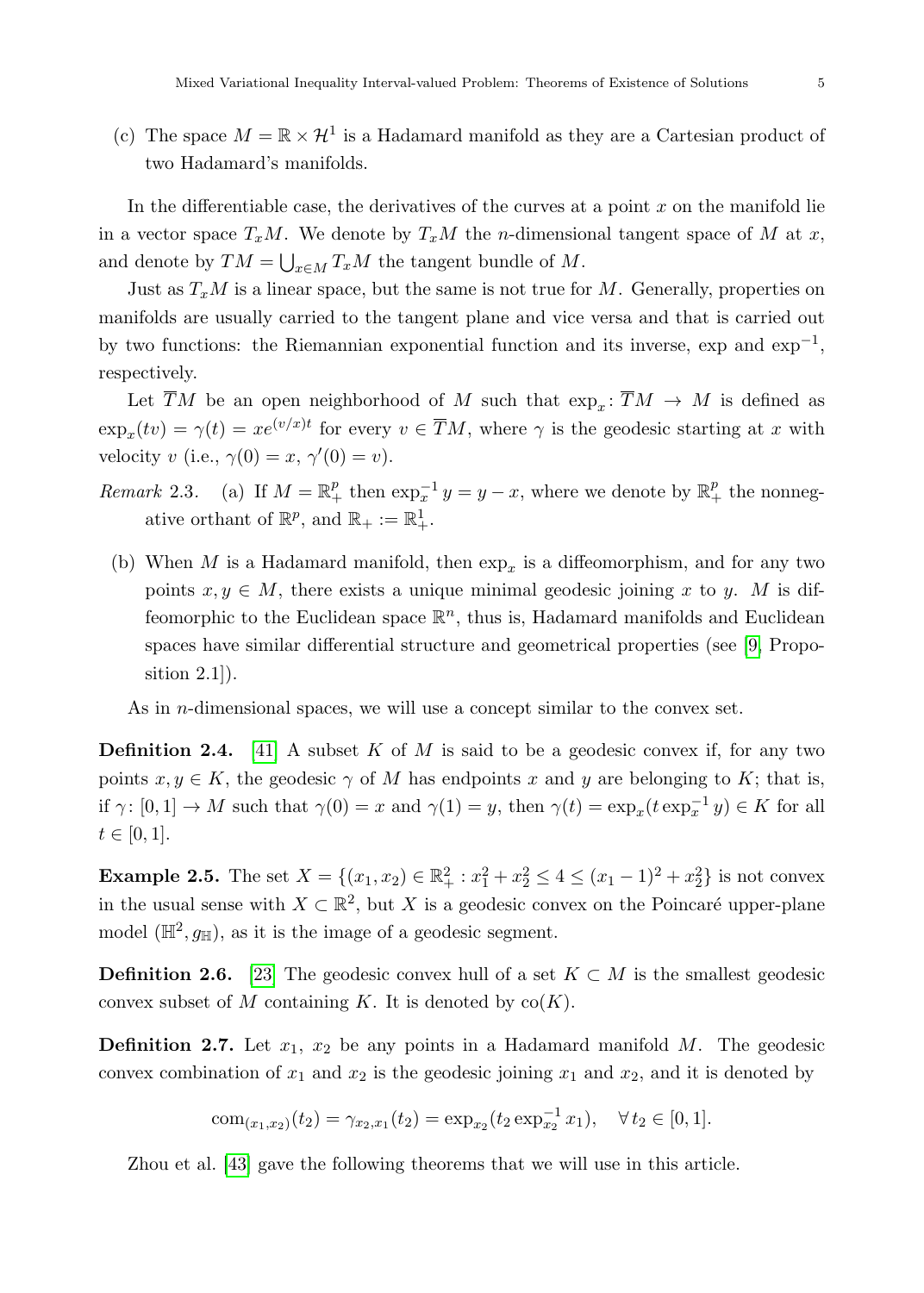**Theorem 2.8.** Let M be a Hadamard manifold. A set  $K \subset M$  is a geodesic convex if and only if it contains all geodesic combinations of elements of K.

**Theorem 2.9.** Let  $K \subset M$  be any set in a Hadamard manifold M. Then  $co(K)$  consists of all the geodesic combinations of elements of K.

**Theorem 2.10.** For any two subsets  $K_1$ ,  $K_2$  of a Hadamard manifold M such that  $K_1 \subseteq$  $K_2$ , then  $\text{co}(K_1) \subseteq \text{co}(K_2)$ .

We will also extend the concept of convex function.

**Definition 2.11.** [\[38\]](#page-22-7) Let M be a Hadamard manifold and let  $K \subseteq M$  be a geodesic convex set. A function  $\theta: K \to \mathbb{R}$  is said to be geodesic convex (GCX) if and only if for any geodesic  $\gamma$  of K, the composition function  $\theta \circ \gamma : [0,1] \to \mathbb{R}$  is convex, i.e.,

$$
(\theta \circ \gamma)(ta + (1-t)b) \le t(\theta \circ \gamma)(a) + (1-t)(\theta \circ \gamma)(b)
$$

for every  $a, b \in \mathbb{R}$ , and  $t \in [0, 1]$ .

In [\[10\]](#page-20-5), the authors give an example of a nonconvex function that is nevertheless convex on a Riemannian manifold endowed with an adequate metric.

**Example 2.12.** The function  $f: \mathbb{R}^2 \to \mathbb{R}$  defined by  $f(x_1, x_2) = e^{x_1}(\cosh(x_2) - 1)$  is not convex but f is geodesic convex on Riemannian manifold  $M_g$  with the metric  $g(x) =$ diag $(1, e^{2x_1}).$ 

#### 2.2. Tools for intervals

In this section, we will show the arithmetic related to intervals. We denote by  $\mathcal{K}_C$  the family of all bounded closed intervals in R, i.e.,

$$
\mathcal{K}_C = \{ [\underline{a}, \overline{a}] \mid \underline{a}, \overline{a} \in \mathbb{R} \text{ and } \underline{a} \le \overline{a} \}.
$$

Let  $A = [\underline{a}, \overline{a}] = \{a : \underline{a} \le a \le \overline{a}, a \in \mathbb{R}\}$  be a closed interval, where  $\underline{a}$  and  $\overline{a}$  mean lower and upper bounds of A. If  $\underline{a} = \overline{a}$ , then  $A = [a, a] = a$  is a real number. We have

(a)  $A + B = [a + \underline{b}, \overline{a} + \overline{b}]$  where  $B = [\underline{b}, \overline{b}].$ 

(b) 
$$
\lambda A = \begin{cases} [\lambda \underline{a}, \lambda \overline{a}], & \lambda \ge 0, \\ [\lambda \overline{a}, \lambda \underline{a}], & \lambda < 0 \end{cases}
$$
 where  $\lambda$  is a real number.

The space  $\mathcal{K}_C$  is not a linear space since it does not posses an additive inverse and therefore subtraction is not well defined (see Diamond and Kloeden [\[11\]](#page-20-6)), i.e., if we define

$$
A - B = A + (-1)B
$$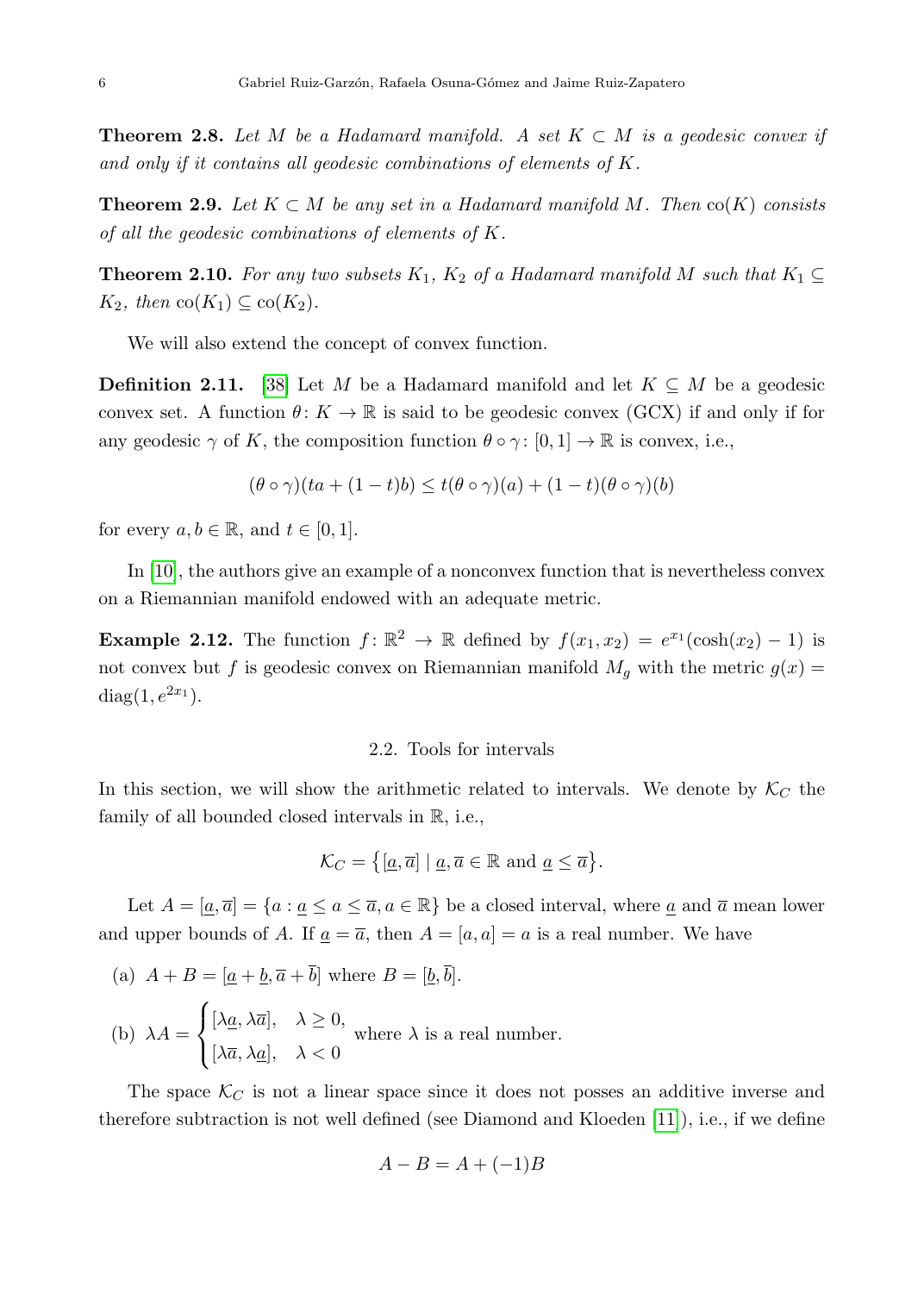then, in general,  $A - A \neq \{0\}$ . For example,

$$
[1,2] - [1,2] = [1,2] + [-2,-1] = [-1,1] \neq [0,0].
$$

Hukuhara [\[19\]](#page-21-11) made one of the first attempts. It is said that the Hukuhara difference exists,  $A - H B$ , and it is equal to C (*H*-difference) if  $A = B + C$ .

The H-difference of two intervals only exists if the widths are such that  $\text{len}(A) \ge \text{len}(B)$ where for  $A = [\underline{a}, \overline{a}]$ , len $(A) = \overline{a} - \underline{a}$ . For example,  $[1, 2] - H[4, 8]$  does not exist because  $len([1, 2]) < len([4, 8]).$ 

To overcome these drawbacks, Stefanini and Bede [\[37\]](#page-22-8) introduced the concept of generalized Hukuhara difference of two intervals  $A, B \in \mathcal{K}_C$  (gH-difference for short), and it is defined as follows:

$$
A \ominus_{gH} B = C \iff A = B + C
$$
 or  $B = A + (-1)C$ .

With this definition, this difference  $[1, 2] \ominus_{qH} [4, 8] = [-6, -3]$  exists because  $[4, 8] =$  $[1, 2] + (-1)[-6, -3].$ 

Thus, the  $qH$ -difference is a generalization of the  $H$ -difference. Chalco-Cano et al. [\[5\]](#page-20-7) have shown that  $A \ominus_{gH} B = \left[ \min \{ \underline{a} - \underline{b}, \overline{a} - \overline{b} \}, \max \{ \underline{a} - \underline{b}, \overline{a} - \overline{b} \} \right].$ 

We also need to establish an order to decide when one interval is greater than another. As we knew, the usual ordering " $\leq$ " is a total ordering in R; that is, for any two real numbers in R, we can determine their order without difficulty. However, for any two closed intervals in R, there is no natural ordering among the set of all closed intervals in R, and we have to define it (see [\[34,](#page-22-9) Definition 2.2]).

**Definition 2.13.** Let  $A = [\underline{a}, \overline{a}]$  and  $B = [\underline{b}, \overline{b}]$  be two closed intervals in R. We write

- (a)  $A \preceq B \iff \underline{a} \leq \underline{b}$  and  $\overline{a} \leq \overline{b}$ .
- (b)  $A \preceq B \iff A \preceq B$  and  $A \neq B$ , i.e.,  $\underline{a} \leq \underline{b}$  and  $\overline{a} \leq \overline{b}$ , with a strict inequality.
- (c)  $A \prec B \iff a < b$  and  $\overline{a} < \overline{b}$ .

#### 2.3. Tools for interval-valued functions on Hadamard manifolds

In this section, we deal with interval-valued functions on Hadamard manifolds. We will establish the concepts of differentiability, and convexity that we need.

Let  $D$  be a subset of a Hadamard manifold  $M$  endowed with the Riemannian metric. The function  $f: D \to \mathcal{K}_C$  is called an *interval-valued function*, i.e.,  $f(x)$  is a closed interval in R for each  $x \in M$ . We will denote  $f(x) = [f^L(x), f^U(x)]$ , where  $f^L$  and  $f^U$  are realvalued functions and satisfy  $f^L(x) \leq f^U(x)$  for every  $x \in M$ . The functions  $f^L, f^U \colon D \to$  $\mathbb R$  are called endpoint functions of f. For interval-valued functions on Hadamard manifolds we can define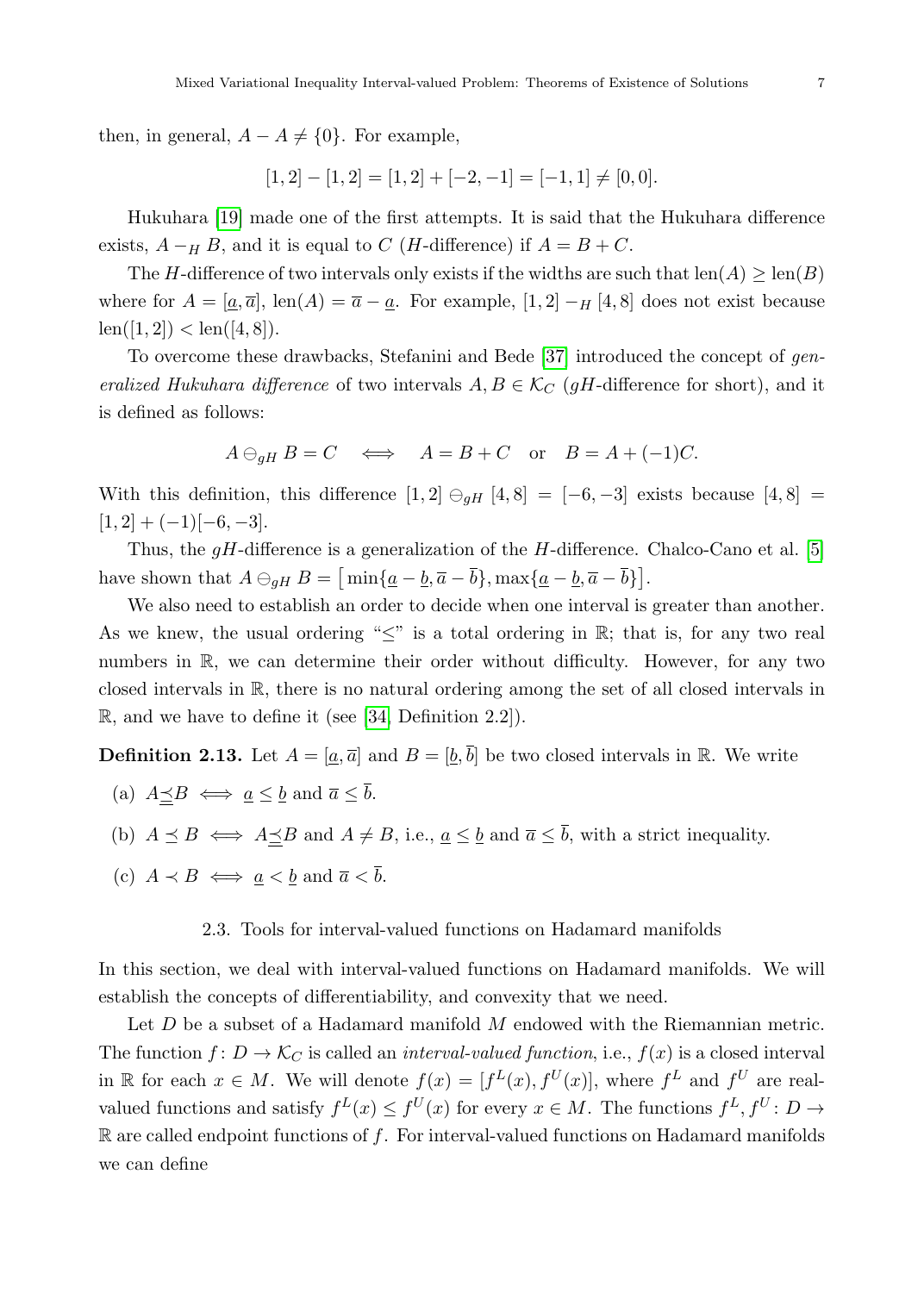**Definition 2.14.** [\[7\]](#page-20-4) Let M be a Hadamard manifold, let  $D \subseteq M$  be a nonempty open geodesic convex set. An interval-valued function  $f: D \to \mathcal{K}_C$  is called directionally gHdifferentiable map along the geodesic  $\gamma$  at  $x \in D$ , if and only if the limit

$$
f'_{gH}(x; \gamma) = \lim_{t \to 0^+} \frac{f(\exp_x(t \exp_x^{-1} y)) \ominus_{gH} f(x)}{t}
$$

exists.

Remark 2.15. (a) The previous definition is an extension of the one given by Zhou and Huang [\[41\]](#page-22-4) for real valued functions.

(b) If f is differentiable map along the geodesic  $\gamma(t) = \exp_x(t \exp_x^{-1} y)$  at  $x \in M$ , then

$$
f'_{gH}(x; \exp_x^{-1} y) = df_x(\exp_x^{-1} y) = \langle \text{grad } f, \exp_x^{-1} y \rangle.
$$

Moreover, we can define the convexity of an interval-valued function that is so important in the study of optimality conditions.

**Definition 2.16.** [\[7\]](#page-20-4) Let  $D \subseteq M$  be a nonempty open geodesic convex set and  $f: D \to \mathcal{K}_C$ be an interval-valued function. Then  $f$  is said to be interval-valued geodesic convex (IGCX) at  $x \in D$ , if for each  $y \in D$ ,

$$
f(\gamma(t)) \preceq tf(y) + (1-t)f(x), \quad \forall t \in [0,1],
$$

where  $\gamma(t) = \exp_x(t \exp_x^{-1} y)$  for every  $t \in [0, 1]$ .

We will use the concept of convex function given by Chen [\[7\]](#page-20-4).

**Lemma 2.17.** Let M be a Hadamard manifold and let  $D \subseteq M$  be a geodesic convex set. A differential function  $f: K \to \mathcal{K}_C$  along the geodesic  $\gamma$  is said to be interval-valued geodesic convex (IGCX) on K if and only if for any  $x, y \in K$ ,

$$
f(x) \ominus_{gH} f(\overline{x}) \succeq df_{\overline{x}}(\exp_{\overline{x}}^{-1} x) = f'_{gH}(x; \exp_{x}^{-1} y).
$$

<span id="page-7-0"></span>**Example 2.18.** Let  $M = \mathbb{R}_{++} = \{x \in \mathbb{R} : x > 0\}$  be endowed with the Riemannian metric defined by  $\langle \cdot, \cdot \rangle = g(x)uv$  with  $g(x) = x^{-2}$ , where  $g: \mathbb{R}_{++} \to (0, +\infty)$ . Let  $K = \{x \mid x = e^t, t \in [0,1]\}$  be a subset of M.

Let  $\gamma(t) = xe^{(v/x)t} = \exp_x(tv)$  be a geodesic and therefore  $\exp_x^{-1} y = x \ln(y/x)$ . We have  $f(x) = [f^{L}(x), f^{U}(x)] = [x^{3}, x^{3} + 1]$  and  $h(x) = [x, 2x]$ . In terms of g we obtain that

$$
grad f(x) = g(x)^{-1} f'(x) = x^2 f'(x),
$$

where  $f'$  denotes the first derivatives of  $f$  in the Euclidean sense.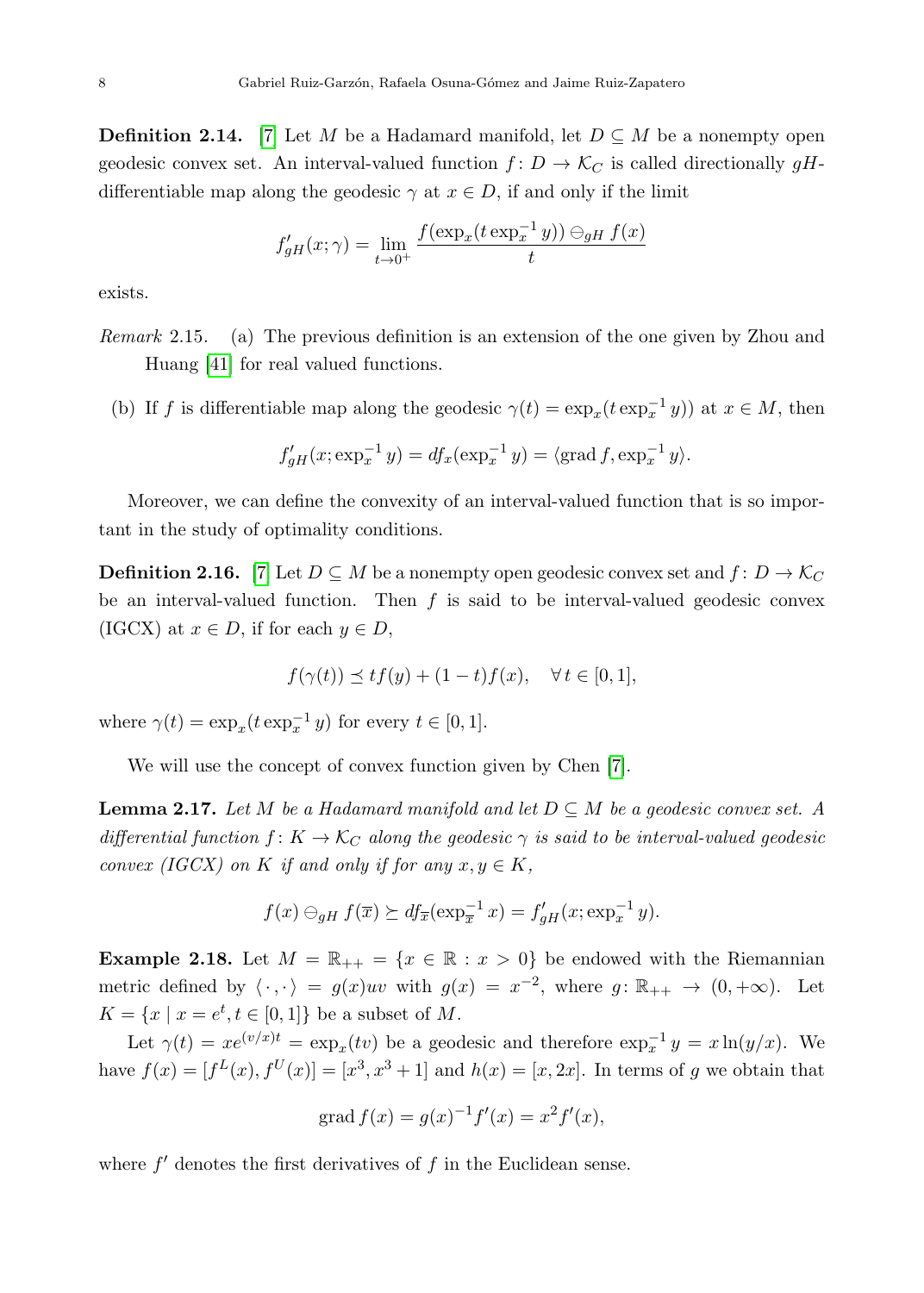We can calculate

$$
df_x(\exp_x^{-1} y) = \langle \text{grad } f(x), \exp_x^{-1} y \rangle = \langle [x^2(3x^2), x^2(3x^2)], x \ln(y/x) \rangle
$$
  
=  $x^{-2}[3x^4 \cdot x \ln(y/x), 3x^4 \cdot x \ln(y/x)] = [3x^3 \ln(y/x), 3x^3 \ln(y/x)]$ 

and

$$
f(y) \ominus_{gH} f(x) \succeq df_x(\exp_x^{-1} y), \quad \forall x, y \in K.
$$

Therefore, f is a differential interval-valued convex mapping.

We will continue by generalizing the Stampacchia and Minty versions of these variational problems on Hadamard manifold given by [\[8\]](#page-20-8) to interval-valued functions. The close relationship of the solutions of these problems means that they can be considered as "dual" and "primal" problems. As a general rule, the Minty type formulation is easier to solve. We can introduce

Definition 2.19. (a) Mixed Stampacchia Variational Inequality Interval-valued Problem (MSVIP): Find a point  $x \in K$  such that there exists no  $y \in K$  such that

$$
df_x(\exp_x^{-1} y) + (h(y) \ominus_{gH} h(x)) \prec [0,0],
$$

where  $f: K \to \mathcal{K}_C$  is a gH-differentiable function along the geodesic  $\gamma$  and  $h: K \to$  $\mathcal{K}_C$  is an interval-valued function.

(b) Mixed Minty Variational Inequality Interval-valued Problem (MMVIP): Find a point  $x \in K$  such that there exists no  $y \in K$  such that

$$
df_y(\exp_y^{-1} x) + (h(x) \ominus_{gH} h(y)) \succ [0,0].
$$

The following problems are the special cases of MSVIP:

- (a) If  $M = \mathbb{R}^p_+$  with K being a nonempty, closed, and convex subset of M and the image set is  $\mathbb{R}^n$ , then the MSVIP reduces to the problem considered by Facchinei and Pang [\[12\]](#page-20-9).
- (b) If  $M = \mathbb{R}^p_+$  with K being a nonempty, closed, and convex subset of M, the image set is  $\mathbb{R}^n$  and  $h = 0, \forall x, y \in K$ , then the MSVIP reduces to the following classical variational problem (VIP): Find a point  $x \in K$  such that  $\langle \nabla f(x), y-x \rangle \geq 0, \forall y \in K$ , which has been considered by Hartman and Stampacchia [\[18\]](#page-21-12).

<span id="page-8-0"></span>Our goal in the next section is to prove the solubility of MSVIP.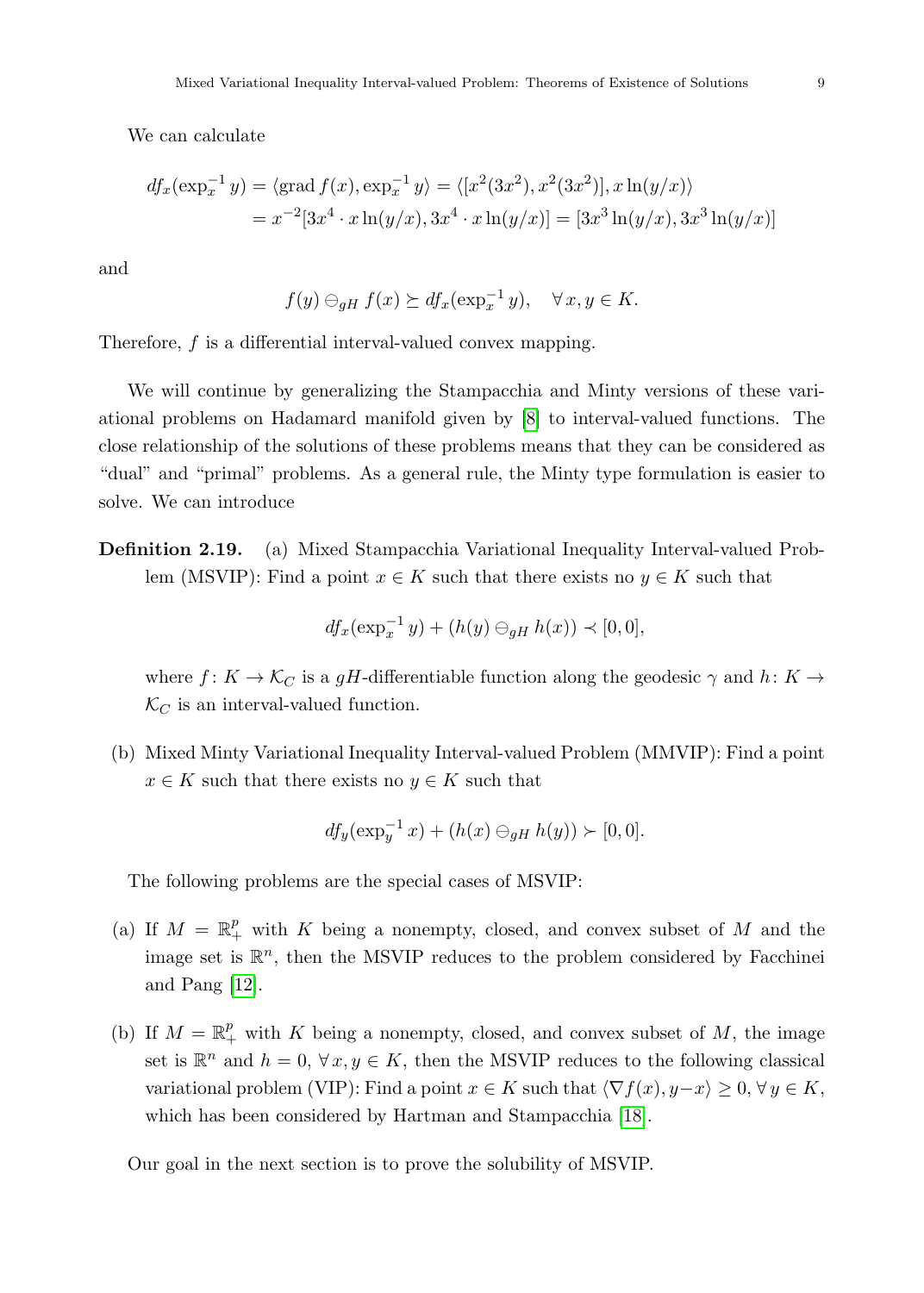## 3. Existence results

The Knaster–Kuratowski and Mazurkiewicz (KKM) theory is born as a continuation of the fixed point theorems and they have an essential role in the search for solutions of variational problems with the monotonicity hypothesis, as we will see.

**Definition 3.1** (KKM mapping). Let  $K$  be a nonempty closed convex subset of a Hadamard manifold M and  $F: K \to 2^K$  be a multi-valued mapping. F is called a KKM mapping if  $\text{co}\{x_1, x_2, \ldots, x_n\} \subset \bigcup_{i=1}^n F(x_i)$  for any finite set  $\{x_1, x_2, \ldots, x_n\}$  of K.

<span id="page-9-0"></span>**Lemma 3.2** (Fan). Let  $K$  be a nonempty closed geodesic convex subset of a Hadamard manifold M and  $F: K \to 2^K$  be a multi-valued mapping. Suppose that F is a KKM mapping. If  $F(x)$  is closed for each  $x \in K$  and compact for some  $x \in K$ , then  $\bigcap_{x \in K} F(x) \neq \emptyset$ .

We need to extend the hemicontinuous concept or continuous over linear segments to geodesics.

**Definition 3.3.** [\[20\]](#page-21-1) A function grad  $f: K \to \mathcal{K}_C$  is said to be geodesic hemicontinuous if for every geodesic  $\gamma$ , whenever  $t \to 0$ ,

$$
\operatorname{grad} f(\gamma(t)) \to \operatorname{grad} f(\gamma(0)).
$$

The concept of monotonicity and its generalization has a primary role in investigating existence results for variational inequalities [\[33\]](#page-22-3). We will extend the pseudomonotonicity concept between Euclidean spaces given by Ruiz-Garzon et al. [\[33\]](#page-22-3) to an interval-valued function on Hadamard manifolds.

**Definition 3.4.** A mapping grad  $f: K \to \mathcal{K}_C$  is said to be h-pseudomonotone (PM) if for every  $x, y \in K$ , such that

$$
df_x(\exp_x^{-1} y) + (h(y) \ominus_{gH} h(x)) \nless [0,0],
$$

then

$$
df_y(\exp_y^{-1}x) + (h(x) \ominus_{gH} h(y)) \not\succ [0,0],
$$

where  $h: K \to \mathcal{K}_C$  is an interval-valued function.

**Example 3.5.** As Example [2.18,](#page-7-0) we have  $f(x) = [f^L(x), f^U(x)] = [x^3, x^3 + 1]$  and  $h(x) =$  $[x, 2x]$ . In terms of g we obtain that

grad 
$$
f(x) = g(x)^{-1}f'(x) = x^2 f'(x)
$$
,

where  $f'$  denotes the first derivatives of  $f$  in the Euclidean sense. We can calculate

$$
df_x(\exp_x^{-1} y) = \langle \text{grad } f(x), \exp_x^{-1} y \rangle = \langle [x^2(3x^2), x^2(3x^2)], x \ln(y/x) \rangle
$$
  
=  $x^{-2}[3x^4 \cdot x \ln(y/x), 3x^4 \cdot x \ln(y/x)] = [3x^3 \ln(y/x), 3x^3 \ln(y/x)].$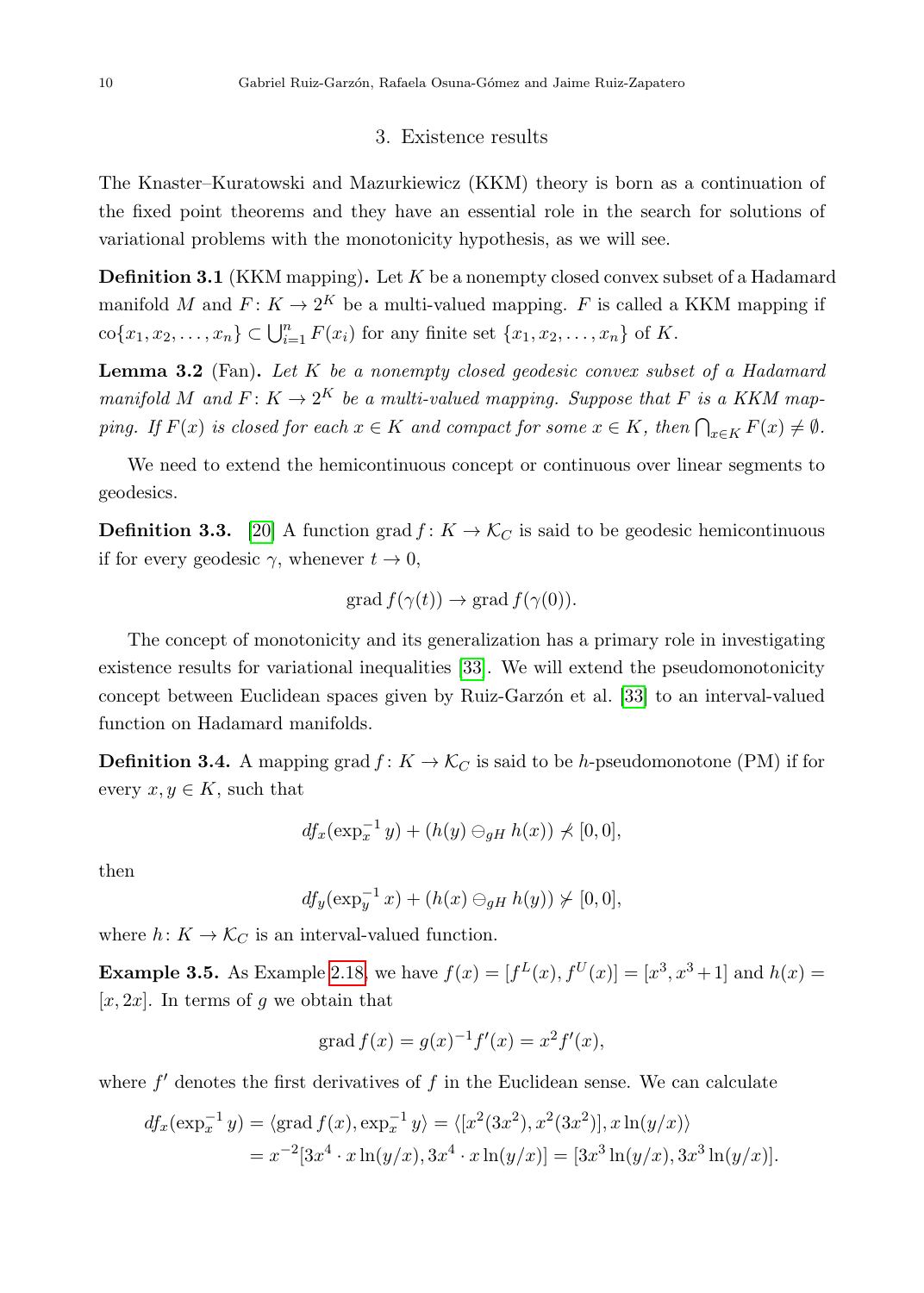The mapping grad f is h-pseudo monotone (PM) because  $\forall x, y \in K$ , such that

$$
df_x(\exp_x^{-1} y) + (h(y) \ominus_{gH} h(x)) = [3x^3 \ln(y/x), 3x^3 \ln(y/x)] + ([y, 2y] \ominus_{gH} [x, 2x])
$$
  
\$\neq [0, 0],

then

$$
df_y(\exp_y^{-1}x) + (h(x) \ominus_{gH} h(y)) \not\succ [0,0].
$$

In the following theorem, we will prove the equivalence of Stampacchia and Minty type problems through h-pseudomonotonicity.

<span id="page-10-2"></span>**Lemma 3.6** (Minty). Let  $K$  be a nonempty, compact, and geodesic convex subset of a Hadamard manifold M with constant sectional curvature  $\kappa \leq 0$ . Let  $f: K \to \mathcal{K}_C$  be a differentiable function along the geodesic  $\gamma$ . Suppose that

- (a) Let grad  $f: K \to \mathcal{K}_C$  be a geodesic hemicontinuous and h-pseudomonotone (PM) mapping.
- (b) The function  $h: K \to \mathcal{K}_C$  is interval-valued geodesic convex (IGCX) on K.

There exists  $x \in K$ , such that for all  $y \in K$ ,

<span id="page-10-0"></span>(3.1) 
$$
df_x(\exp_x^{-1} y) + (h(y) \ominus_{gH} h(x)) \nless [0,0]
$$

if and only if for all  $y \in K$ ,

<span id="page-10-1"></span>(3.2) 
$$
df_y(\exp_y^{-1} x) + (h(x) \ominus_{gH} h(y)) \not\succ [0,0].
$$

*Proof.* By the h-pseudomonotonicity of grad f if x satisfies  $(3.1)$ , then  $(3.2)$  holds for  $y \in K$ .

Conversely, let  $\gamma(t) = \exp_x(t \exp_x^{-1} y)$  be a geodesic for each  $t \in [0,1]$  from  $\gamma(t)$  to  $\gamma(0) = x$ , hence by [\(3.2\)](#page-10-1),  $t > 0$ . Since K is geodesic convex, then  $\gamma(t) \in K$ . Suppose  $x \in K$  satisfies Minty type inequality [\(3.2\)](#page-10-1), and we will prove that [\(3.1\)](#page-10-0) holds, thus is, x is a solution of MSVIP, then

$$
df_{\gamma(t)}(\exp_{\gamma(t)}^{-1}x) + (h(x) \ominus_{gH} h(\gamma(t))) \not\succ [0,0], \quad \forall t \in [0,1].
$$

As h is interval-valued convex, then

$$
h(\gamma(t)) \ominus_{gH} h(x) \preceq t[h(y) \ominus_{gH} h(x)].
$$

We have that

$$
df_{\gamma(t)}(\exp_{\gamma(t)}^{-1}x) \preceq h(\gamma(t)) \ominus_{gH} h(x) \preceq t(h(y) \ominus_{gH} h(x)),
$$
  

$$
df_{\gamma(t)}(-\exp_{\gamma(t)}^{-1}x) \succeq -t(h(y) \ominus_{gH} h(x)),
$$
  

$$
df_{\exp_x(t \exp_x^{-1}y)}(\exp_{\exp_x(t \exp_x^{-1}y)}^{-1}x) \succeq t(h(x) \ominus_{gH} h(y)), \quad \forall y \in K.
$$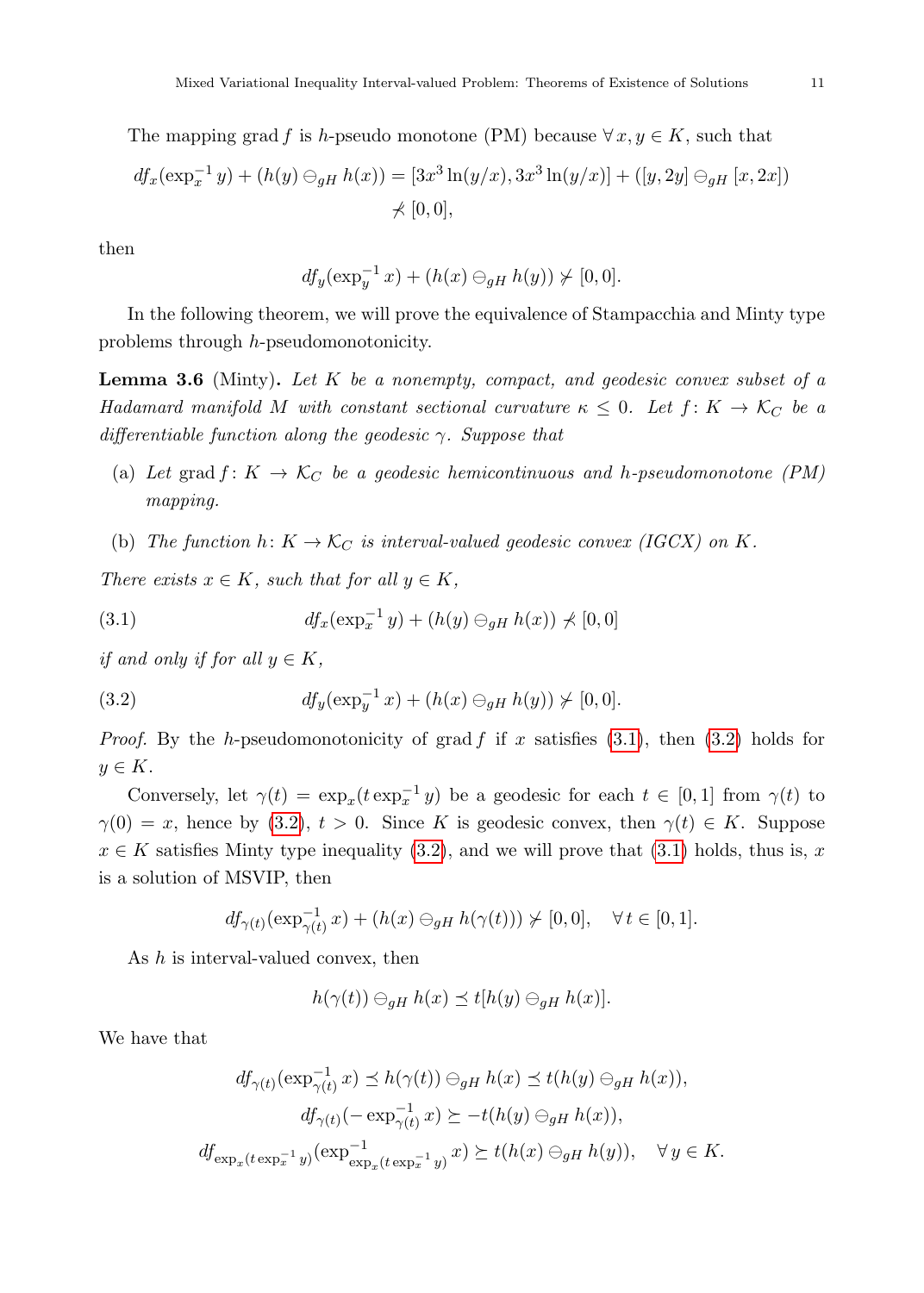Let  $P_t$  denote the parallel transport along the geodesic  $\gamma(t) = \exp_x(t \exp_x^{-1} y)$ . Since the parallel transport is an isometry,

(3.3) 
$$
tP_t df_{\exp_x(t \exp_x^{-1} y)}(\exp_x^{-1} y)) \succeq t(h(x) \ominus_{gH} h(y)), \quad \forall y \in K.
$$

By dividing  $t > 0$ , the geodesic hemicontinuity of grad f and tacking  $t \to 0$  in [\(3.3\)](#page-11-0) one has

<span id="page-11-0"></span>
$$
df_x(\exp_x^{-1}y) + (h(y) \ominus_{gH} h(x)) \nless [0,0], \quad \forall y \in K.
$$

Therefore,  $x$  is a solution of MSVIP. This proof is completed.

We will prove the solvability of the MSVIP problem.

<span id="page-11-1"></span>**Theorem 3.7.** Let  $K$  be a nonempty, compact, and geodesic convex subset of a Hadamard manifold M with constant sectional curvature  $\kappa \leq 0$ . Let  $f: K \to \mathcal{K}_C$  be a differentiable function along the geodesic  $\gamma$ .

- (a) Let grad  $f: K \to \mathcal{K}_C$  be a geodesic hemicontinuous and h-pseudomonotone (PM) mapping.
- (b) The function  $h: K \to \mathcal{K}_C$  is interval-valued convex (IGCX) on K.
- (c) The function  $y \mapsto df_{x_0}(\exp_{x_0}^{-1}y)$  is interval-valued convex (IGCX),  $\forall y \in K$ .

Then MSVIP is solvable.

*Proof.* Define mappings  $F, G: K \to 2^K$  by

$$
F(y) = \{x \in K : df_x(\exp_x^{-1} y) + (h(y) \ominus_{gH} h(x)) \nless [0, 0]\},
$$
  
\n
$$
G(y) = \{x \in K : df_y(\exp_y^{-1} x) + (h(x) \ominus_{gH} h(y)) \nless [0, 0]\}.
$$

To show the existence solution of MSVIP is sufficient to show that

$$
\bigcap_{y \in K} F(y) \neq \emptyset.
$$

Let us see that we are in a position to apply Lemma [3.2.](#page-9-0)

Step 1: Firstly, we show that G is a KKM mapping by proving that F is a KKM mapping. So we have to prove that for any choice  $x_1, x_2, \ldots, x_n \in K$ ,

$$
\operatorname{co}\{x_1,x_2,\ldots,x_n\}\subset \bigcup_{i=1}^n F(x_i).
$$

Indeed, assume that F is not a KKM mapping, then there exist  $x_0 \in K$ , such that  $x_0 \in \text{co}\{x_1, x_2, \ldots, x_n\}$  but  $x_0 \notin \bigcup_{i=1}^n F(x_i)$ . Thus is,

$$
df_{x_0}(\exp_{x_0}^{-1}x_i) + (h(x_i) \ominus_{gH} h(x_0)) \prec [0,0], \quad \forall i \in \{1,2,\ldots,n\}.
$$

 $\Box$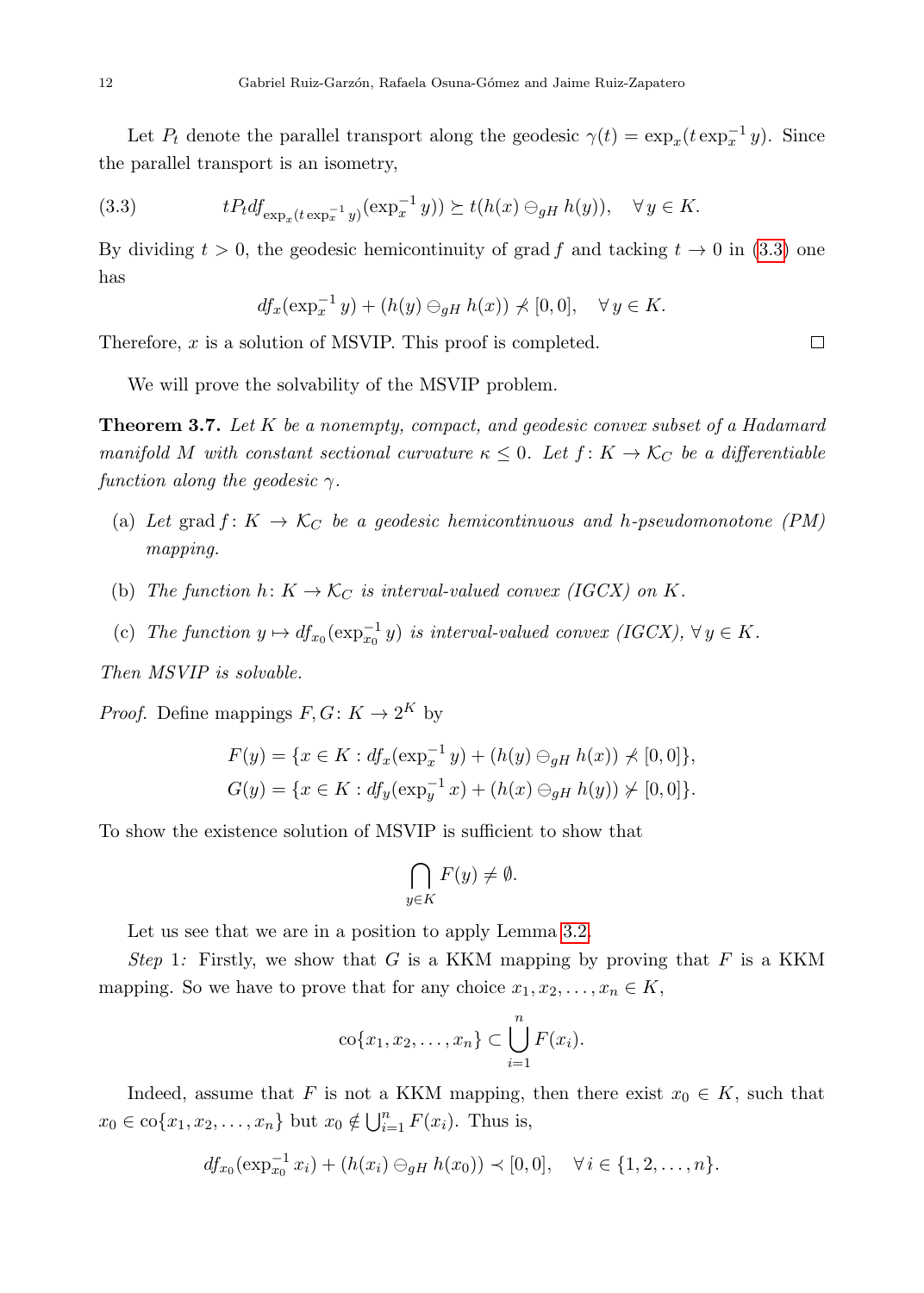Therefore

$$
x_i \in A = \{ y \in K : df_{x_0}(\exp_{x_0}^{-1} y) + (h(y) \ominus_{gH} h(x_0)) \prec [0,0] \}.
$$

By hypothesis,  $y \mapsto df_{x_0}(\exp_{x_0}^{-1}y)$  is interval-valued convex (IGCX) also h is intervalvalued convex (IGCX) function on K therefore  $y \mapsto df_{x_0}(\exp_{x_0}^{-1}y) + h(y)$  is interval-valued convex (IGCX) function. Hence the set  $A$  is a geodesic convex set. Thus is,

$$
x_0 \in \text{co}\{x_1, x_2, \dots, x_n\} \subseteq A.
$$

On the other hand,

$$
[0,0] = df_{x_0}(\exp_{x_0}^{-1} x_0) + (h(x_0) \ominus_{gH} h(x_0)) \prec [0,0].
$$

Contradiction. Therefore,  $F$  is KKM mapping and so is  $G$ .

Step 2: Secondly, we can show that  $F(y) \subset G(y)$ . Since grad f is geodesic hemicontin-uous and h-pseudomonotone, it follows from Lemma [3.6](#page-10-2) that  $F(y) \subset G(y)$  for all  $y \in K$ .  $F(y)$  is a KKM-function, then  $G(y)$  is a KKM-function and  $\bigcap_{y\in K} F(y) = \bigcap_{y\in K} G(y)$ .

Step 3: Furthermore, since K is bounded,  $G(y)$  is bounded. Moreover, it is obvious that  $G(y)$  is closed in K, and therefore  $G(y)$  is compact. It follows from Lemma [3.2](#page-9-0) that  $\bigcap_{y\in K} F(y) = \bigcap_{y\in K} G(y) \neq \emptyset$ , which implies that there exists  $x \in K$  such that  $\forall y \in K$ ,

$$
df_x(\exp_x^{-1} y) + (h(y) \ominus_{gH} h(x)) \nless [0,0].
$$

That is to say, MSVIP is solvable.

- Remark 3.8. (a) Theorem [3.7](#page-11-1) generalizes the Existence Theorem 3.1 given by Jiang et al. [\[22\]](#page-21-8) for solutions of variational inequality problem from Banach spaces and Hadamard manifolds to interval-valued functions, Theorem 2.2 given by Jana and Nahak [\[20\]](#page-21-1), Theorem 3.2 given by Colao et al. [\[9\]](#page-20-1), and Theorem 3.8 given by Jayswal et al. [\[21\]](#page-21-13).
	- (b) The geodesic convexity of the set A associated to the function  $y \mapsto df_{x_0}(\exp_{x_0}^{-1}y)$  is ensured by being geodesic convex the end point functions following the proof that we can find in Chen and Huang [\[8,](#page-20-8) Theorem 3.9], as well as in Chen [\[6,](#page-20-3) Theorem 3.1], Zhou and Huang [\[41,](#page-22-4) Corollary 3.1], Wang et al. [\[39,](#page-22-10) Theorem 4.2], and Ferreira et al. [\[14,](#page-20-10) Corollary 3.1].

Corollary 3.9. Let K be a nonempty, compact, and geodesic convex subset of a Hadamard manifold M with constant sectional curvature  $\kappa \leq 0$ . Let  $f: K \to \mathcal{K}_C$  be a differentiable function along the geodesic  $\gamma$ .

$$
\qquad \qquad \Box
$$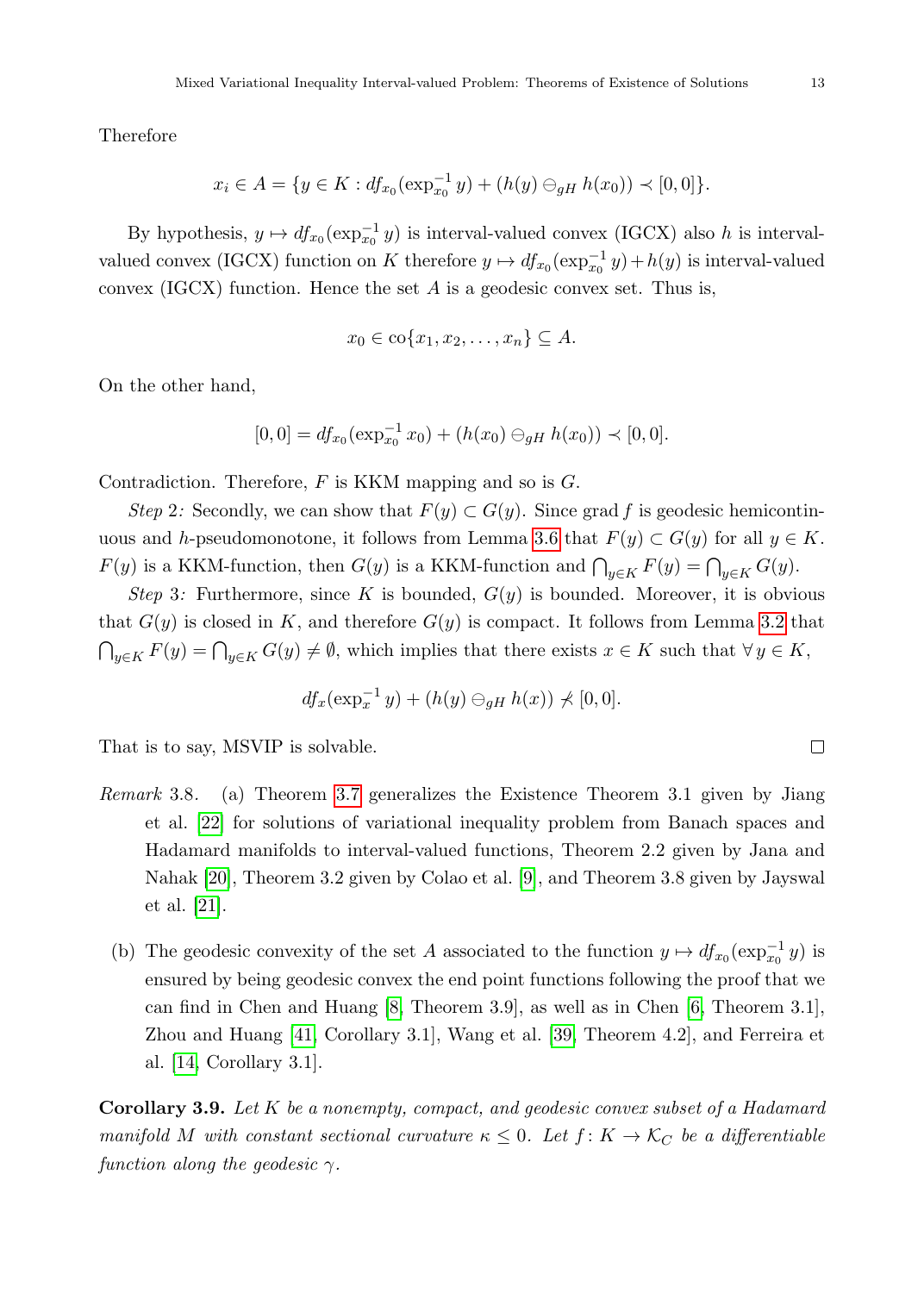- (a) Let grad  $f: K \to \mathcal{K}_C$  be a geodesic hemicontinuous and h-pseudomonotone (PM) mapping.
- (b) The function  $h: K \to \mathcal{K}_C$  is interval-valued convex (IGCX) on K.
- (c) For all  $x \in K$ , the set  $A = \{y \in K : df_x(\exp_x^{-1} y) + (h(y) \ominus_{gH} h(x)) \prec [0,0] \}$  is geodesic convex.

Then MSVIP is solvable.

*Proof.* In the same way as in Theorem [3.7,](#page-11-1) we obtain the result since  $F(y)$  is a KKMfunction as a consequence of assumption (c) and Lemma [3.6.](#page-10-2)  $\Box$ 

Remark 3.10. Hypothesis (c) extends to the case of interval-valued functions other similar ones that can be found in Theorem 3.2 given by Colao et al. [\[9\]](#page-20-1) and in Theorem 3.4 given by Al-Homidan et al. [\[3\]](#page-20-11).

We can also guarantee the uniqueness of the solution.

**Definition 3.11.** A mapping grad  $f: K \to \mathcal{K}_C$  is said to be stricly h-pseudomonotone (SPM) if for every  $x, y \in K$ ,  $x \neq y$ , such that

$$
df_x(\exp_x^{-1}y) + (h(y) \ominus_{gH} h(x)) \nless [0,0],
$$

then

$$
df_y(\exp_y^{-1}x) + (h(x) \ominus_{gH} h(y)) \not\succeq [0,0],
$$

where  $h: K \to \mathcal{K}_C$  is an interval-valued function.

<span id="page-13-0"></span>**Theorem 3.12.** Let K be a nonempty, compact, and geodesic convex subset of a Hadamard manifold M with constant sectional curvature  $\kappa \leq 0$ . Let  $f: K \to \mathcal{K}_C$  be a differentiable function along the geodesic  $\gamma$ .

- (a) Let grad  $f: K \to \mathcal{K}_C$  be a strictly h-pseudomonotone (SPM) and geodesic hemicontinuous mapping.
- (b) The function  $h: K \to \mathcal{K}_C$  is interval-valued convex (IGCX) on K.
- (c) For all  $x \in K$ , the set  $A = \{y \in K : df_x(\exp_x^{-1} y) + (h(y) \ominus_{gH} h(x)) \prec [0,0] \}$  is geodesic convex.

Then MSVIP has a unique solution.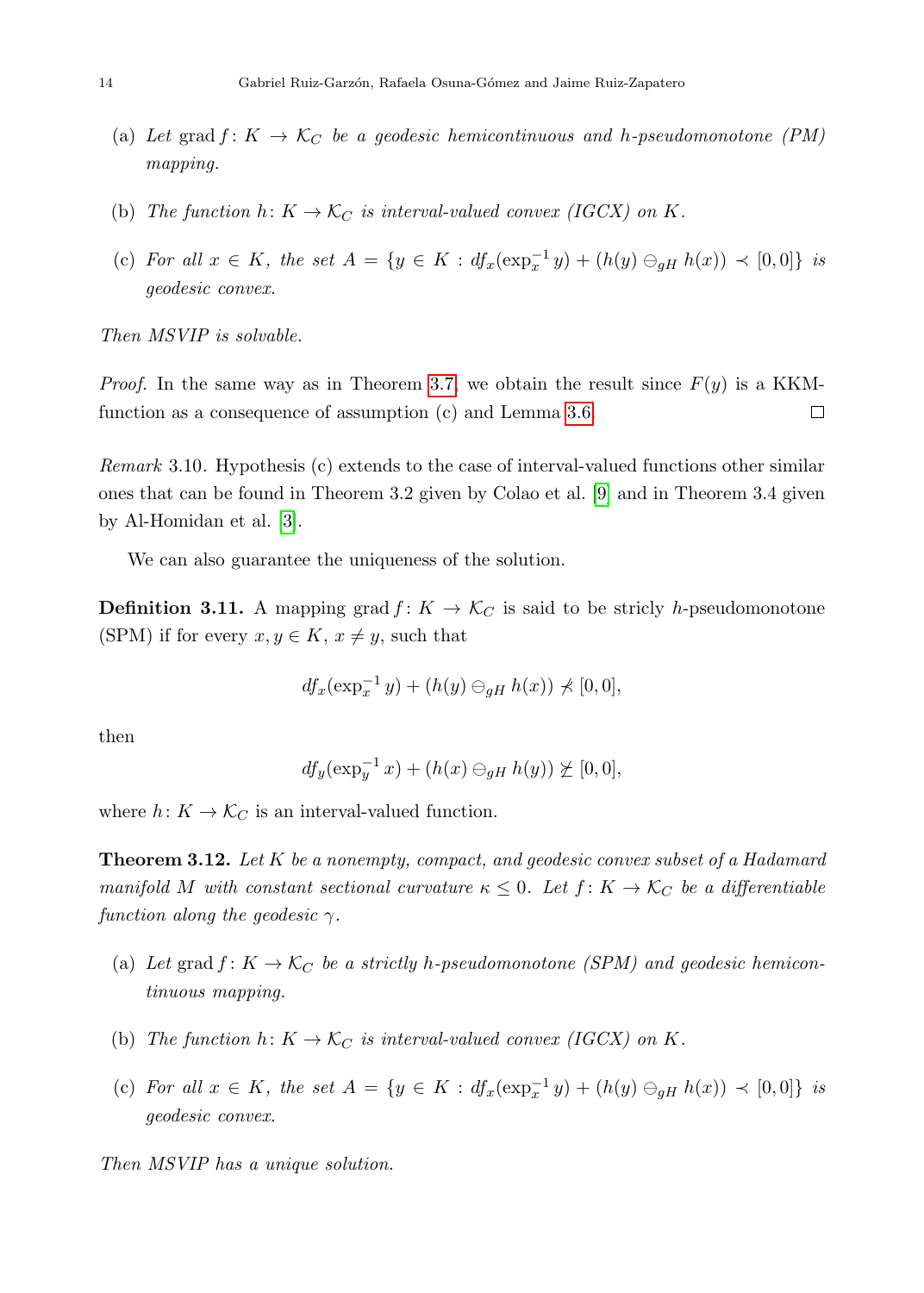Proof. Since the SPM implies the PM, by Theorem [3.7,](#page-11-1) we are guaranteed the existence of a solution. Let's see the uniqueness. Suppose that MSVIP has two distinct solutions, say  $x_1$  and  $x_2$ , then for every  $x_1, x_2 \in K$ ,  $x_1 \neq x_2$ , we have

<span id="page-14-0"></span>(3.4) 
$$
df_{x_1}(\exp_{x_1}^{-1} x_2) + (h(x_2) \ominus_{gH} h(x_1)) \nless [0,0]
$$

and

(3.5) 
$$
df_{x_2}(\exp_{x_2}^{-1}x_1) + (h(x_1) \ominus_{gH} h(x_2)) \nless [0,0].
$$

From grad  $f$  is (SPM), it follows from  $(3.4)$  that

<span id="page-14-1"></span>
$$
df_{x_2}(\exp_{x_2}^{-1}x_1) + (h(x_1) \ominus_{gH} h(x_2)) \not\succeq [0,0].
$$

Contradiction with [\(3.5\)](#page-14-1).

In Nguyen et al. [\[30\]](#page-22-11) the authors established the existence a unique solution of VIP under strong pseudomonotonicy assumptions. We demand in our work a more general condition as the strictly pseudomonotonicity. Also this result is a generalization of Corol-lary 5.1 given by Ruiz-Garzón et al. [\[33\]](#page-22-3) in finite dimensional spaces.

<span id="page-14-2"></span>**Example 3.13.** Let  $M = \mathbb{R}_{++} = \{x \in \mathbb{R} : x > 0\}$  be endowed with the Riemannian metric defined by  $\langle \cdot, \cdot \rangle = g(x)uv$  with  $g(x) = x^{-2}$ , where  $g: \mathbb{R}_{++} \to (0, +\infty)$ . Let  $K = \{x \mid x = e^t, t \in [0,1]\}$  be a subset of M.

Let  $\gamma(t) = xe^{(v/x)t} = \exp_x(tv)$  be a geodesic and therefore  $\exp_x^{-1} y = x \ln(y/x)$ . We have  $f(x) = [f^L(x), f^U(x)] = [\ln^2(x), \ln^2(x) + 1]$  and  $h(x) = [x, 2x]$ . As grad  $f(x) =$  $g(x)^{-1}f'(x) = x^2f'(x)$ , where f' denotes the first derivatives of f in the Euclidean sense, then we can calculate

$$
df_x(\exp_x^{-1} y) = \langle \operatorname{grad} f(x), \exp_x^{-1} y \rangle = \left\langle \left[ x^2 \frac{2}{x} \ln(x), x^2 \frac{2}{x} \ln(x) \right], x \ln(y/x) \right\rangle
$$
  
=  $\langle [2x \ln(x), 2x \ln(x)], x \ln(y/x) \rangle = x^{-2} [2x \ln(x)x \ln(y/x), 2x \ln(x)x \ln(y/x)]$   
=  $[2 \ln(x) \ln(y/x), 2 \ln(x) \ln(y/x)].$ 

The mapping grad f is strictly h-pseudomonotone (SPM) because for every  $x, y \in K$ , such that

$$
df_x(\exp_x^{-1} y) + (h(y) \ominus_{gH} h(x)) = [2\ln(x)\ln(y/x), 2\ln(x)\ln(y/x)] + ([y, 2y] \ominus_{gH} [x, 2x])
$$
  
\$\neq [0, 0],

then

$$
df_y(\exp_y^{-1}x) + (h(x) \ominus_{gH} h(y)) \not\succeq [0,0].
$$

 $\Box$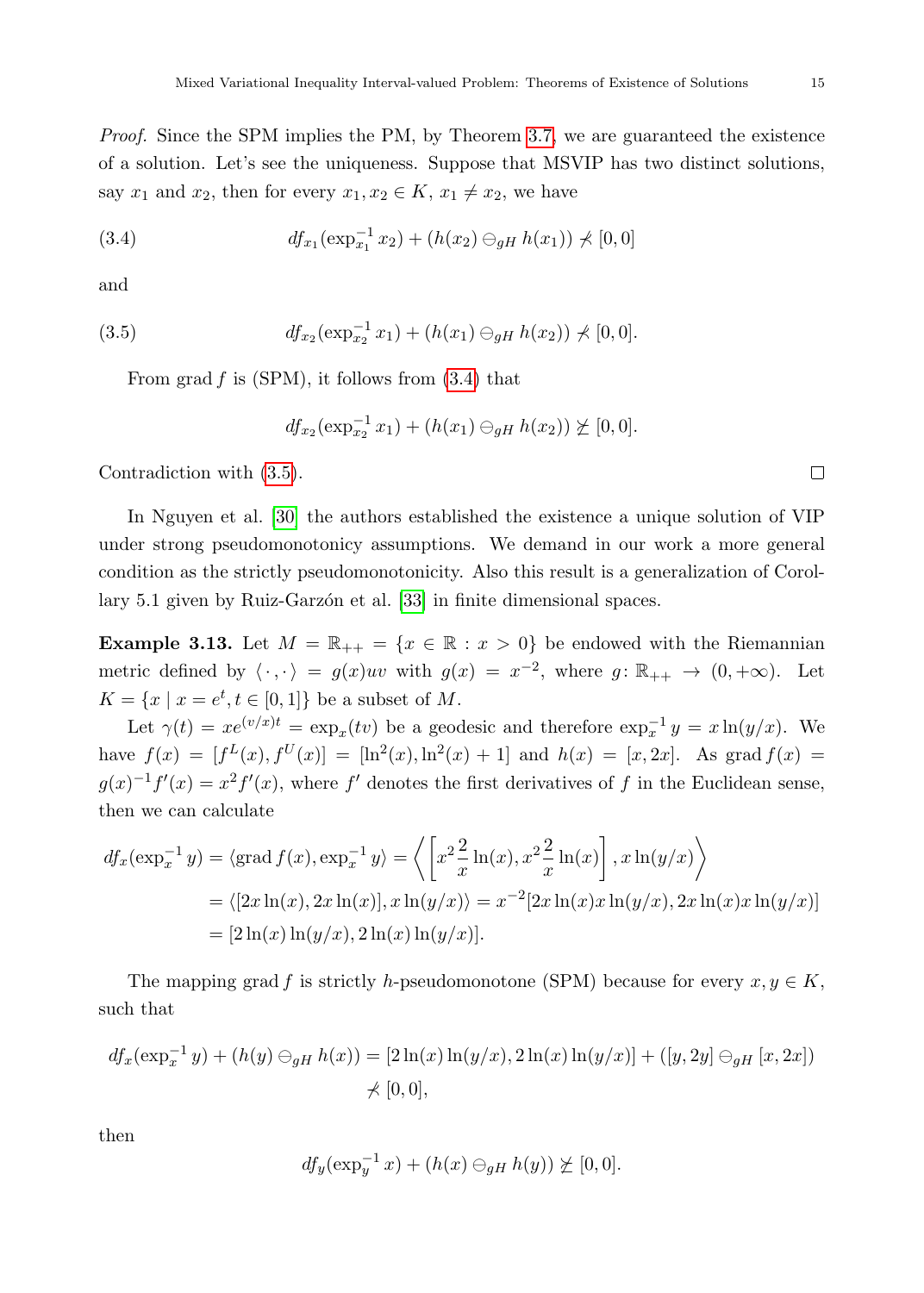All assumptions of Theorem [3.12](#page-13-0) holds and the MSVIP problem has a unique solution  $x = 1 \in K$  such that there exists no  $y \in K$  such that

$$
[2\ln(x)\ln(y/x), 2\ln(x)\ln(y/x)] + ([y, 2y] \ominus_{gH} [x, 2x]) \nless [0, 0].
$$

<span id="page-15-0"></span>In the next section, we will show the relationships of the existence results already achieved with economic problems and mathematical optimization problems.

# 4. Applications

Economists have always been interested in studying theorems on the existence of equilibrium points in a market. Walrasian equilibrium points are those where the quantity demanded is equal to the quantity supplied. We consider a market structure with perfect competition. Perfect competition in a market means that none of the agents can influence the good or service price, thus is, there are many producers of a very homogeneous good, where the market (or equilibrium) price arises from the law of supply and demand.

We suppose *n* commodities and a price vector  $p \in \mathbb{R}^n_+ = M$ . And as a novelty, we can define the value  $E(p)$  of the excess demand mapping as interval-valued function  $E\colon \mathbb{R}^n_+ \to \mathcal{K}_C.$ 

In Konnov [\[24\]](#page-21-0), we can see that a vector  $\bar{p} \in M$  is said to be an equilibrium price vector if we can solve the following variational inequality: find  $\bar{p} \geq 0$  and  $\bar{q} \in E(\bar{p})$  such that there exists no  $p \in \mathbb{R}^n_+$  such that

$$
\langle -\overline{q}, \exp_{\overline{p}}^{-1} p \rangle = \langle -\overline{q}, p - \overline{p} \rangle \prec [0, 0].
$$

If we suppose that each price of a commodity involved in the market structure has a lower positive bound and may have an upper bound and we denote the excess of demand mapping as  $E(p) = D(p) - S(p)$ , where D and S are the demand and supply mappings and set  $G = -D$ , each producer supplies a single commodity, then the *problem of finding* an equilibrium price (EPP) consists of: find  $\overline{p} \in K \subseteq M$  and  $\overline{s}_i \in S_i(\overline{p}), i = 1, 2, \ldots, n$ , such that there exists no  $p \in K$  such that

$$
\langle G(\overline{p}), p - \overline{p} \rangle + \sum_{i=1}^{n} \overline{s}_i (p_i - \overline{p}_i) \prec [0, 0].
$$

This problem is nothing but MSVIP. By Theorem [3.7,](#page-11-1) we would have the conditions under which there is an equilibrium price. These conditions include the pseudomonotonicity of the demand and the convexity of  $\overline{s}_i$ .

Also, we use variational inequalities problems to obtain solutions to optimization problems. Let's see.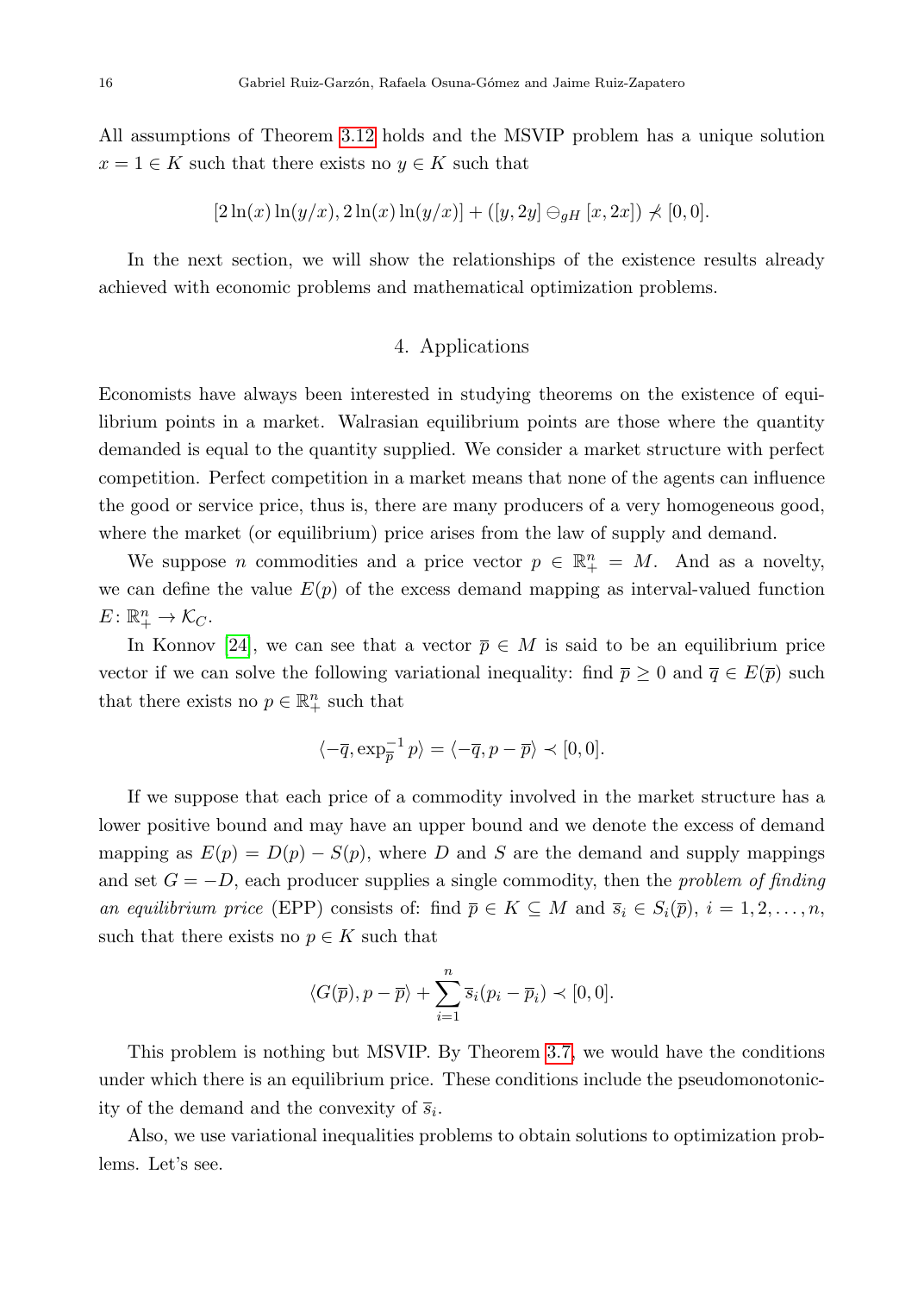We can consider the following *Interval-valued Optimization Problem* on Hadamard manifolds (IVOP) defined as,

$$
\min f(x) = [f^L(x), f^U(x)] \quad \text{s.t.} \quad x \in K,
$$

where  $f: K \to \mathcal{K}_C$  and K is a subset of a Hadamard manifold M.

This section considers  $h = 0$ , and we identify solutions of SVIP and IVOP problems.

<span id="page-16-0"></span>**Theorem 4.1.** Let  $K$  be a nonempty, compact, and geodesic convex subset of a Hadamard manifold M with constant sectional curvature  $\kappa \leq 0$ . Suppose  $f: K \to \mathcal{K}_C$  is a differential interval-valued convex mapping along the geodesic  $\gamma$ . The point x is SVIP solution if and only if x is solution of IVOP.

*Proof.* By reductio ad absurdum. Suppose that x is not a solution of IVOP. Then, there exists  $y \in K$  such that  $f(x) \ominus_{qH} f(y) \succ [0, 0]$ . By the interval-valued convexity of f, we have

$$
[0,0] \succ f(y) \ominus_{gH} f(x) \succeq df_x(\exp_x^{-1} y).
$$

Hence, we find a point  $x \in K$  such that there exists  $y \in K$  such that

$$
df_x(\exp_x^{-1} y) \prec [0,0].
$$

Contradiction with  $x$  is solution of SVIP.

Conversely, suppose that x is not a solution of SVIP. Then, we find a point  $x \in K$ such that  $df_y(\exp_y^{-1} x) \succ [0, 0]$ . By the interval-valued convexity

$$
f(x) \ominus_{gH} f(y) \succeq df_y(\exp_y^{-1} x) \succ [0,0].
$$

Contradiction with  $x$  is a solution of IVOP.

As a consequence of Lemma [3.6](#page-10-2) and Theorem [4.1,](#page-16-0) we have

<span id="page-16-1"></span>Corollary 4.2. Let K be a nonempty, compact, and geodesic convex subset of a Hadamard manifold M with constant sectional curvature  $\kappa \leq 0$ . Suppose

- (a) Let  $f: K \to \mathcal{K}_C$  be a differential and interval-valued convex mapping.
- (b) Let grad  $f: K \to \mathcal{K}_C$  be a geodesic hemicontinuous and pseudomonotone mapping.

There exists  $x \in K$ , such that for all  $y \in K$  the following problems SVIP, MVIP, and IVOP are equivalents.

To sum up,

MVIP  $\Leftrightarrow$  SVIP  $\Leftrightarrow$  IVOP.

Therefore, we can reach the Interval-valued Optimization Problem on Hadamard manifolds IVOP through the solutions of SVIP Problem.

 $\Box$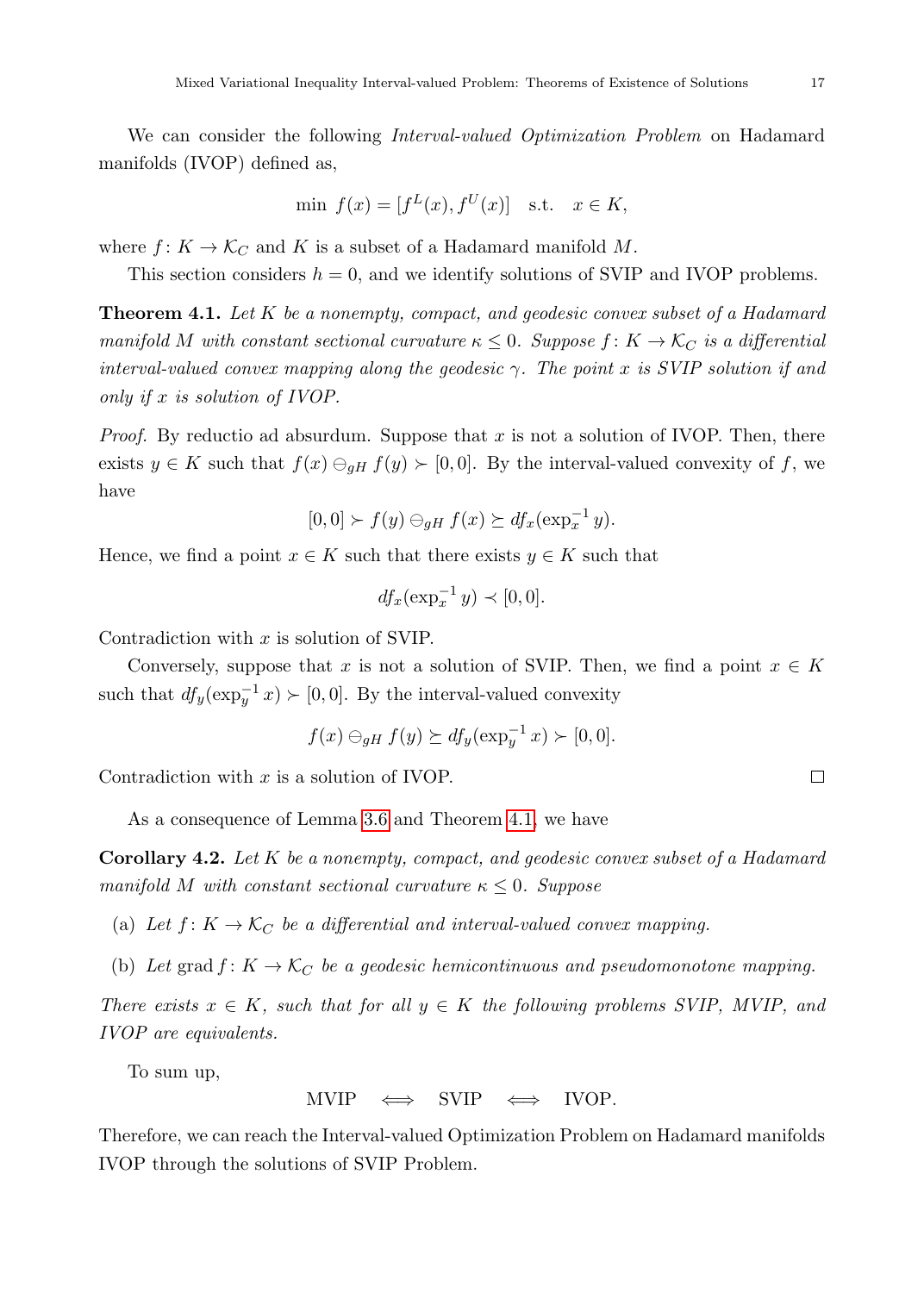**Example 4.3.** As Example [3.13,](#page-14-2) let  $M = \mathbb{R}_{++} = \{x \in \mathbb{R} : x > 0\}$  be endowed with the Riemannian metric defined by  $\langle \cdot, \cdot \rangle = g(x)uv$  with  $g(x) = x^{-2}$ , where  $g: \mathbb{R}_{++} \to (0, +\infty)$ . Let  $K = \{x \mid x = e^t, t \in [0, 1]\}$  be a subset of M.

Let  $\gamma(t) = xe^{(v/x)t} = \exp_x(tv)$  be a geodesic and therefore  $\exp_x^{-1} y = x \ln(y/x)$ . We have  $f(x) = [f^L(x), f^U(x)] = [\ln^2(x), \ln^2(x) + 1]$ . As grad  $f(x) = g(x)^{-1}f'(x) = x^2f'(x)$ , where  $f'$  denotes the first derivatives of  $f$  in the Euclidean sense, then we can calculate

$$
df_x(\exp_x^{-1} y) = \langle \operatorname{grad} f(x), \exp_x^{-1} y \rangle = \langle \left[ x^2 \frac{2}{x} \ln(x), x^2 \frac{2}{x} \ln(x) \right], x \ln(y/x) \rangle
$$
  
=  $\langle [2x \ln(x), 2x \ln(x)], x \ln(y/x) \rangle = x^{-2} [2x \ln(x)x \ln(y/x), 2x \ln(x)x \ln(y/x)]$   
=  $[2 \ln(x) \ln(y/x), 2 \ln(x) \ln(y/x)].$ 

The mapping grad f is pseudomonotone (PM) because for every  $x, y \in K$ , such that

$$
df_x(\exp_x^{-1} y) = [2\ln(x)\ln(y/x), 2\ln(x)\ln(y/x)] \nless [0,0],
$$

then  $df_y(\exp_y^{-1} x) \not\succ [0, 0].$ 

Also, the function f is interval-valued geodesic convex (IGCX) on K because  $\forall x, y \in$ K,

$$
[\ln^{2}(y), \ln^{2}(y) + 1] \ominus_{gH} [\ln^{2}(x), \ln^{2}(x) + 1] \succeq [2\ln(x)\ln(y/x), 2\ln(x)\ln(y/x)].
$$

All assumptions of Corollary [4.2](#page-16-1) holds and the SVIP problem has a solution  $x = 1 \in K$ such that there exists no  $y \in K$  such that

$$
df_x(\exp_x^{-1} y) = \langle \text{grad } f(x), \exp_x^{-1} y \rangle = [2\ln(x)\ln(y/x), 2\ln(x)\ln(y/x)] \prec [0, 0].
$$

The solution to this SVIP problem coincides with MVIP and IVOP problems.

Remark 4.4. In this example, as grad  $\overline{f}(x) = \text{grad } f(x)$  and taking  $\lambda_n = 1/2 - 1/(n+3)$ , then we can applied the Proximal Point Algorithm 3 given by Ansari and Babu [\[4\]](#page-20-12) for finding the solution of variational inequality problem, where the algorithm becomes

$$
0 = 2x_n \ln(x_n) - \frac{1}{\lambda_n} x_{n+1} \ln\left(\frac{x_n}{x_{n+1}}\right).
$$

With the initial guess  $x_0 = 2.5$ , the iterative points are given in Table [4.1](#page-18-1) and Figure [4.1.](#page-18-2)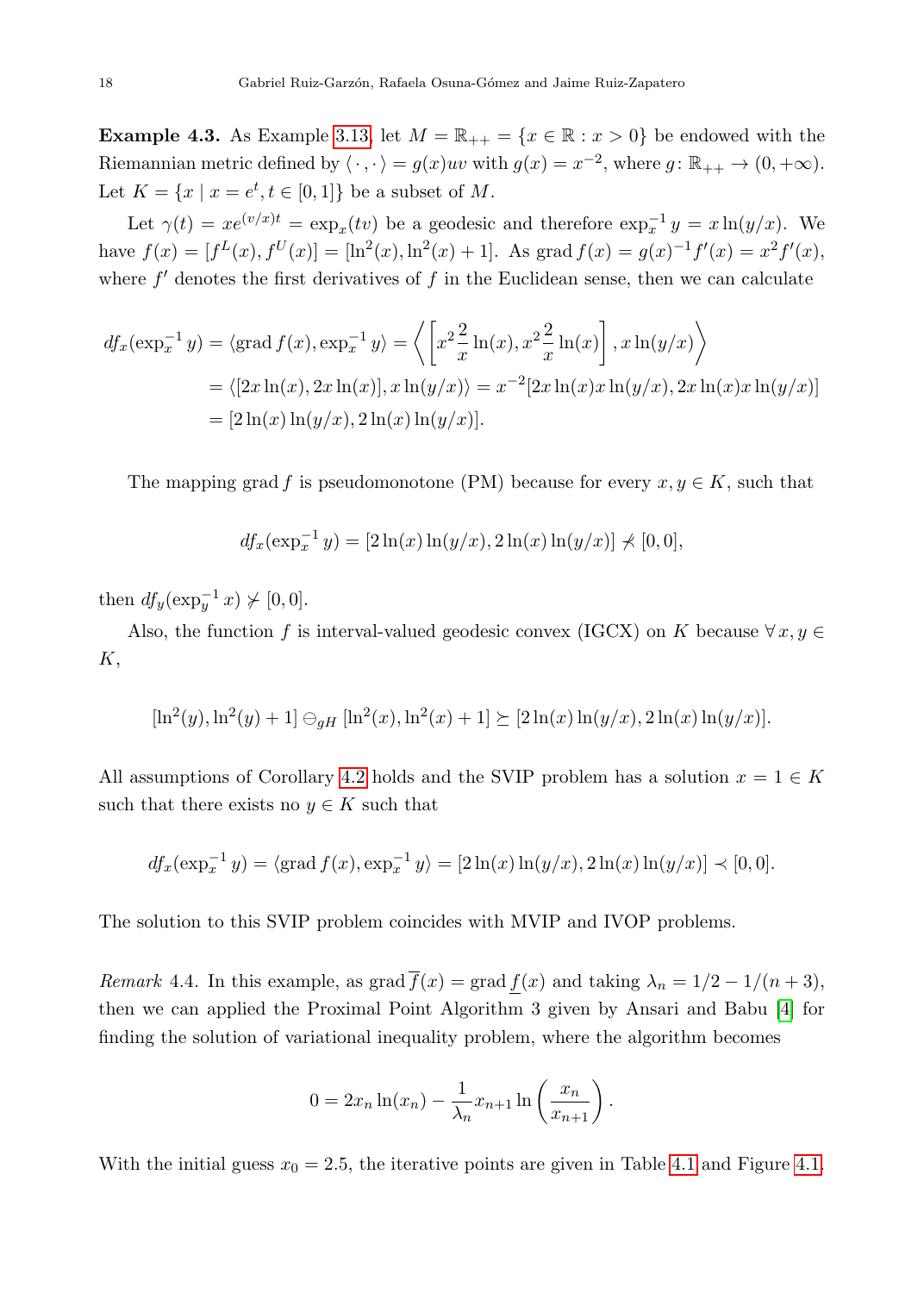<span id="page-18-1"></span>

| $\, n$           | $x_n$ with initial guest $x_0 = 2.5$ | $\,n$  | $x_n$ with initial guest $x_0 = 2.5$ |
|------------------|--------------------------------------|--------|--------------------------------------|
| $\boldsymbol{0}$ | $2.5\,$                              | 17     | 1.00016182                           |
| $\mathbf{1}$     | 2.08094536                           | 18     | 1.00008899                           |
| $\overline{2}$   | 1.65212955                           | 19     | 1.00004873                           |
| 3                | 1.37942868                           | 20     | 1.00002658                           |
| 4                | 1.22220021                           | 21     | 1.00001444                           |
| $\overline{5}$   | 1.13113516                           | 22     | 1.00000782                           |
| 6                | 1.07757916                           | 23     | 1.00000423                           |
| $\overline{7}$   | 1.04579493                           | 24     | 1.00000228                           |
| 8                | 1.0268919                            | 25     | 1.00000122                           |
| 9                | 1.01568265                           | 26     | 1.00000065                           |
| 10               | 1.00907571                           | $27\,$ | 1.00000035                           |
| 11               | 1.0052112                            | 28     | 1.00000019                           |
| 12               | 1.00296952                           | $\,29$ | 1.0000001                            |
| 13               | 1.00167999                           | 30     | 1.00000005                           |
| 14               | 1.00094411                           | 31     | 1.00000003                           |
| 15               | 1.00052731                           | $32\,$ | 1.00000001                           |
| 16               | 1.00029286                           | 33     | $\mathbf{1}$                         |

<span id="page-18-2"></span>Table 4.1: Finite convergence for Proximal Point Algorithm.



<span id="page-18-0"></span>Figure 4.1: Converge plot of iterative process.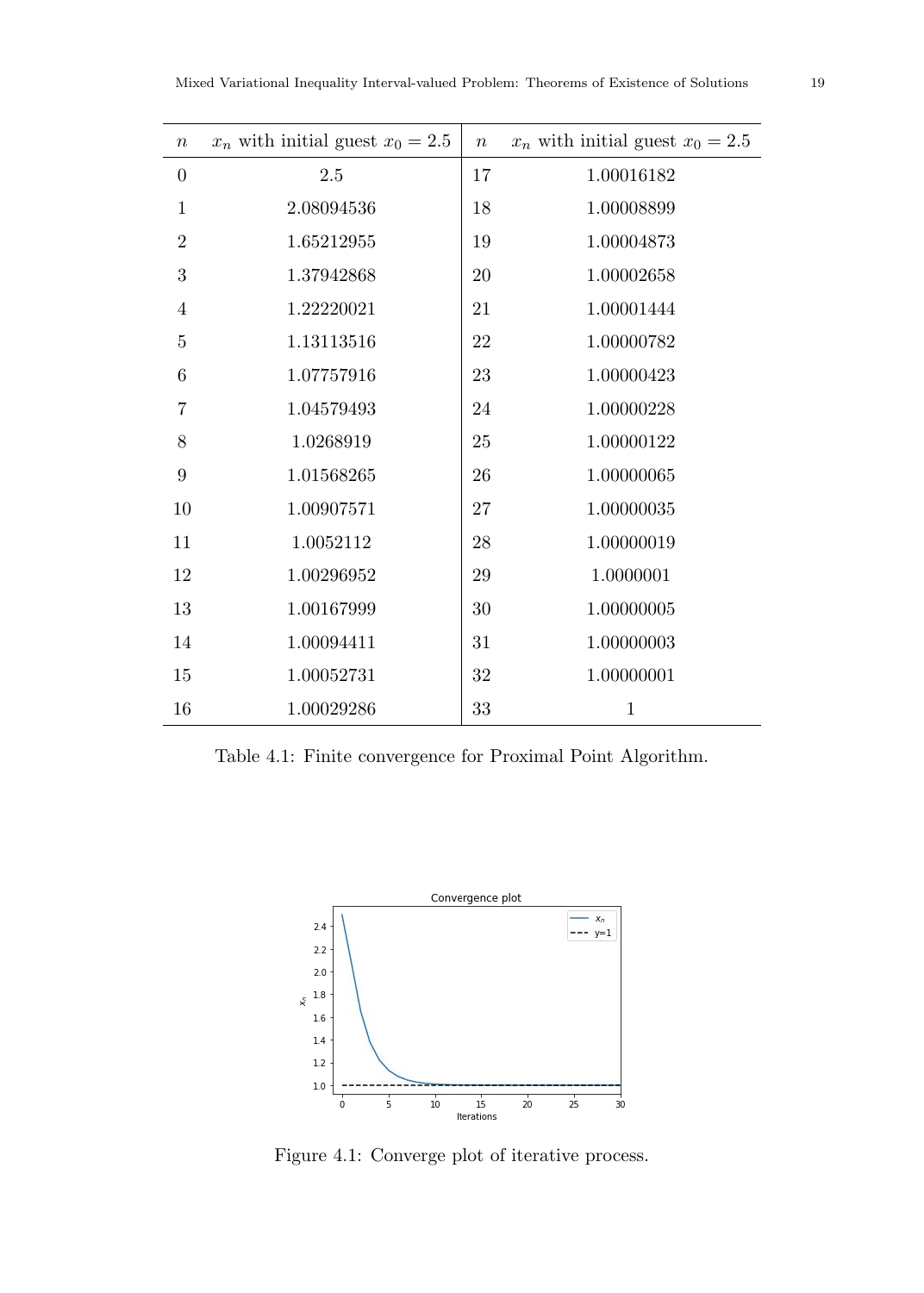## 5. Conclusions

This paper has introduced the Stampacchia and Minty version of the Mixed Variational Inequality Interval-valued Problem on Hadamard manifolds and proved the existence of solutions with monotonicity hypothesis of the gradient of the function. The results proved in this article allow us to draw the following conclusions:

- We have used the  $qH$ -differentiability for interval-valued functions on Hadamard manifolds and we extended the Stampacchia and Minty versions of these variational problems on Hadamard manifold given by Chen and Huang [\[8\]](#page-20-8) to interval-valued functions.
- We generalized the Existence Theorems for solutions of vector variational inequality problem from Borel and Euclidean spaces given by Jiang et al. [\[22\]](#page-21-8), Jana and Nahak [\[20\]](#page-21-1), and Jayswal et al. [\[21\]](#page-21-13) to Hadamard manifolds via Fan's lemma. We have illustrated the main results obtained with some examples and numerical results.
- We proved the existence of walrasian equilibrium points in a market of perfect competition with interval-valued functions.
- We identified the solutions of Interval-valued Optimization Problem (IVOP) and Variational Inequality Interval-valued problems of the Stampacchia and Minty type under convex environments.

In our opinion, in the future, iterative methods should be proposed to effectively reach solutions to these problems involving interval-valued functions in nonlinear spaces in a similar way as proposed by Noor et al. [\[32\]](#page-22-12), for example.

# Acknowledgments

The authors would like to thank the referees and the editor Professor Jein-Shan Chen for their help in improving this article, as well as to the Instituto de Desarrollo Social y Sostenible (INDESS) and the Universidad de Cádiz for the facilities provided for the preparation of this work. This research was funded by a research grant UPO-1381297 Proyecto I+D+i FEDER.

## References

<span id="page-19-0"></span>[1] K. Addi, B. Brogliato and D. Goeleven, A qualitative mathematical analysis of a class of linear variational inequalities via semi-complementarity problems: Applications in *electronics*, Math. Program. **126** (2011), no. 1, Ser. A, 31–67.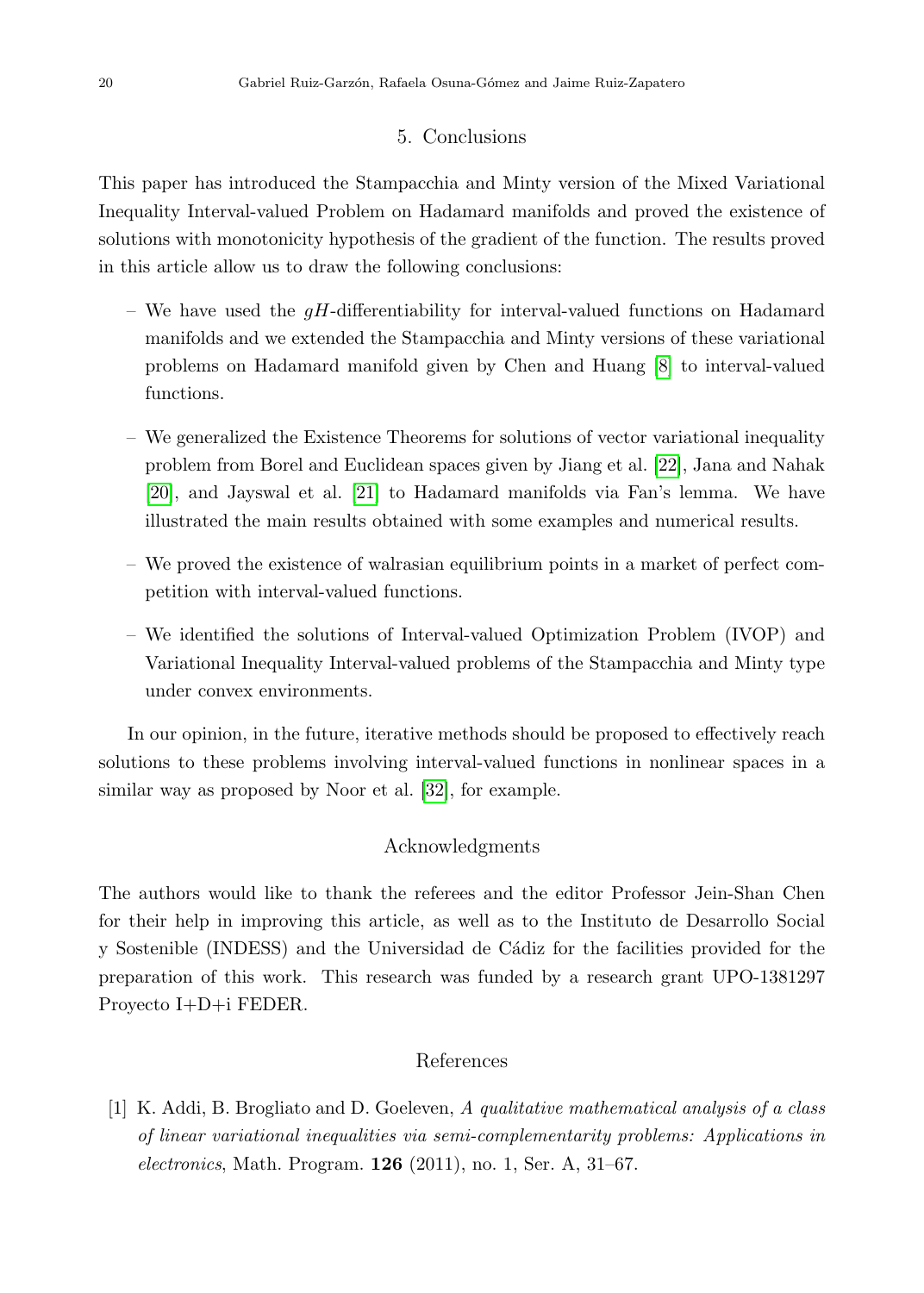- <span id="page-20-2"></span>[2] R. P. Agarwal, I. Ahmad, A. Iqbal and S. Ali, Generalized invex sets and preinvex functions on Riemannian manifolds, Taiwanese J. Math. 16 (2012), no. 5, 1719–1732.
- <span id="page-20-11"></span>[3] S. Al-Homidan, Q. H. Ansari and M. Islam, Existence results and two step proximal point algorithm for equilibrium problems on Hadamard manifolds, Carpathian J. Math. 37 (2021), no. 3, 396–406.
- <span id="page-20-12"></span>[4] Q. H. Ansari and F. Babu, Proximal point algorithm for inclusion problems in Hadamard manifolds with applications, Optim. Lett. 15 (2021), no. 3, 901–921.
- <span id="page-20-7"></span>[5] Y. Chalco-Cano, H. Román-Flores and M. D. Jiménez-Gamero, *Generalized derivative* and  $\pi$ -derivative for set-valued functions, Inform. Sci. 181 (2011), no. 11, 2177–2188.
- <span id="page-20-3"></span>[6] S.-I. Chen, Existence results for vector variational inequality problems on Hadamard manifolds, Optim. Lett. 14 (2020), no. 8, 2395–2411.
- <span id="page-20-4"></span>[7] , The KKT optimality conditions for optimization problem with interval-valued *objective function on Hadamard manifolds*, Optimization  $71$  (2022), no. 3, 613–632.
- <span id="page-20-8"></span>[8] S.-I. Chen and N.-j. Huang, Vector variational inequalities and vector optimization problems on Hadamard manifolds, Optim. Lett. 10 (2016), no. 4, 753–767.
- <span id="page-20-1"></span>[9] V. Colao, G. López, G. Marino and V. Martín-Márquez, *Equilibrium problems in Hadamard manifolds*, J. Math. Anal. Appl. **388** (2012), no. 1, 61–77.
- <span id="page-20-5"></span>[10] J. X. Da Cruz Neto, O. P. Ferreira, L. R. L. Pérez and S. Z. Németh, Convexand monotone-transformable mathematical programming problems and a proximallike point method, J. Global Optim. 35 (2006), no. 1, 53–69.
- <span id="page-20-6"></span>[11] P. Diamond and P. Kloeden, Metric Spaces of Fuzzy Sets: Theory and applications, World Scientific, Singapore, 1994.
- <span id="page-20-9"></span>[12] F. Facchinei and J.-S. Pang, Finite-dimensional Variational Inequalities and Complementarity Problems, Vol. I and II, Springer Series in Operations Research, Springer-Verlag, New York, 2003.
- <span id="page-20-0"></span>[13] F. Facchinei, J.-S. Pang, G. Scutari and L. Lampariello, VI-constrained hemivariational inequalities: Distributed algorithms and power control in ad-hoc networks, Math. Program. 145 (2014), no. 1-2, Ser. A, 59–96.
- <span id="page-20-10"></span>[14] O. P. Ferreira, L. R. L. Pérez and S. Z. Németh, Singularities of monotone vector fields and an extragradient-type algorithm, J. Glob. Optim. 31 (2005), no. 1, 133–151.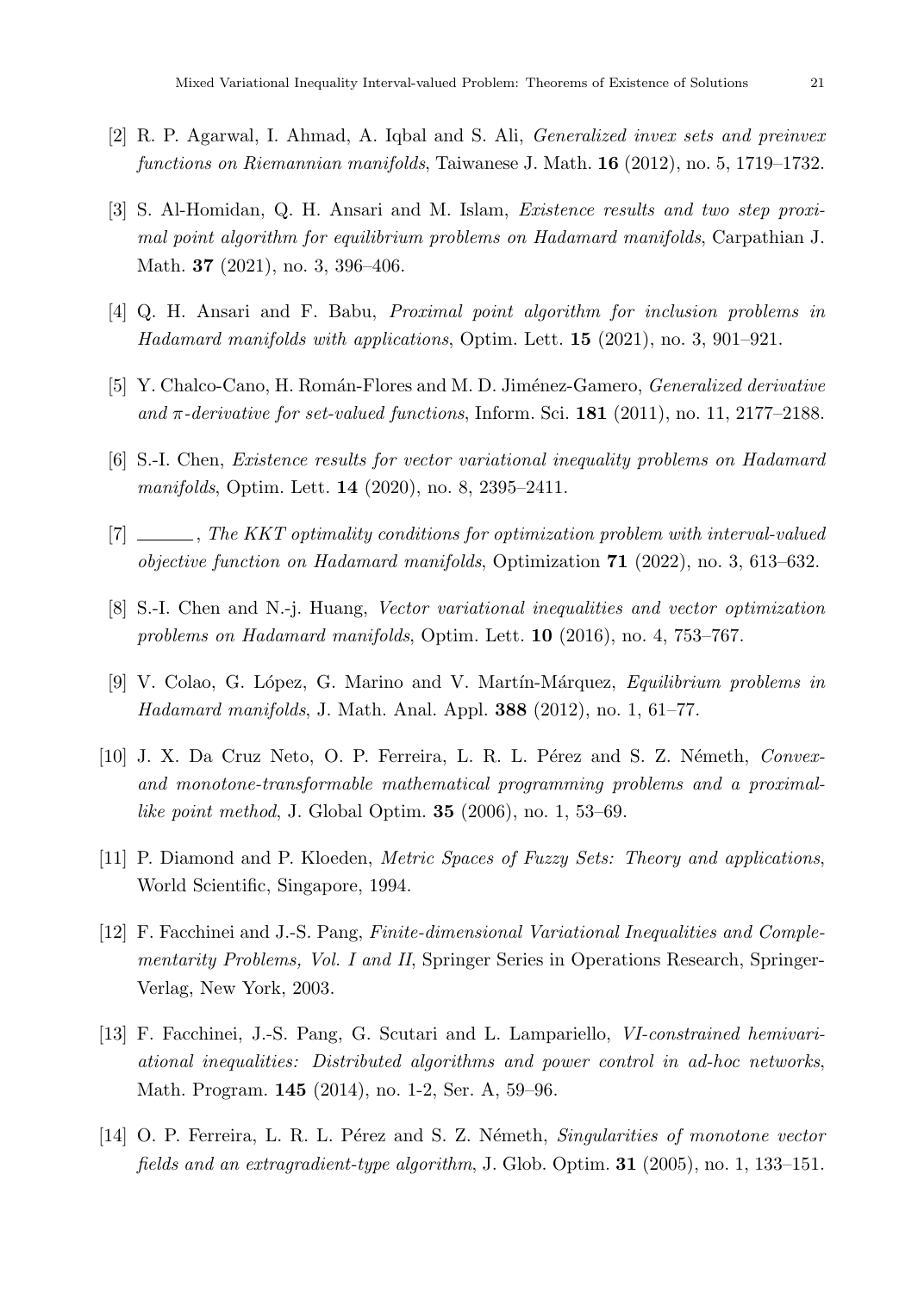- <span id="page-21-6"></span>[15] F. Giannessi, Theorems of alternative, quadratic programs and complementarity problems, in: Variational Inequalities and Complementarity Problems (Proc. Internat. School, Erice, 1978), 151–186, Wiley, Chichester, 1980.
- <span id="page-21-7"></span>[16] , On Minty variational principle, in: New Trends in Mathematical Programmig, 93–99, Appl. Optim. 13, Kluwer Acad. Publ., Boston, MA, 1998.
- <span id="page-21-9"></span>[17] S.-M. Grad and F. Lara, Solving mixed variational inequalities beyond convexity, J. Optim. Theory Appl. 190 (2021), no. 2, 565–580.
- <span id="page-21-12"></span>[18] P. Hartman and G. Stampacchia, On some non-linear elliptic differential-functional equations, Acta Math. 115 (1966), 271–310.
- <span id="page-21-11"></span>[19] M. Hukuhara, *Intégration des applications mesurables dont la valeur est un compact* convexe, Funkcial. Ekvac. 10 (1967), 205–223.
- <span id="page-21-1"></span>[20] S. Jana and C. Nahak, Mixed equilibrium problems on Hadamard manifolds, Rend. Circ. Mat. Palermo (2) 65 (2016), no. 1, 97–109.
- <span id="page-21-13"></span>[21] A. Jayswal, B. Kumari and I. Ahmad, A gap function and existence solutions for a non-smooth vector variational inequality on Hadamard manifolds, Optimization 70 (2021), no. 9, 1875–1889.
- <span id="page-21-8"></span>[22] S.-J. Jiang, L.-P. Pang and J. Shen, Existence of solutions of generalized vector variational-type inequalities with set-valued mappings, Comput. Math. Appl. 59 (2010), no. 4, 1453–1461.
- <span id="page-21-10"></span>[23] J. Jost, Nonpositive Curvature: Geometric and analytic aspects, Lectures in Mathematics ETH Zürich, Birkhäuser Verlag, Basel, 1997.
- <span id="page-21-0"></span>[24] I. V. Konnov and E. O. Volotskaya, Mixed variational inequalities and economic equilibrium problems, J. Appl. Math.  $2$  (2002), no. 6, 289–314.
- <span id="page-21-5"></span>[25] A. Kristály, Nash-type equilibria on Riemannian manifolds: A variational approach, J. Math. Pures Appl. (9) 101 (2014), no. 5, 660–688.
- <span id="page-21-3"></span>[26] H. Li, D. Chen, H. Zhang, C. Wu and X. Wang, Hamiltonian analysis of a hydroenergy generation system in the transient of sudden load increasing, Appl. Energy 185 (2017), 244–253.
- <span id="page-21-4"></span>[27] Y. Ma, J. Košecká and S. Sastry, *Optimization criteria and geometric algorithms for* motion and structure estimation, Int. J. Comput. Vis.  $44$  (2001), no. 3, 219–249.
- <span id="page-21-2"></span>[28] R. E. Moore, Interval Analysis, Prentice-Hall, Englewood Cliffs, N.J., 1966.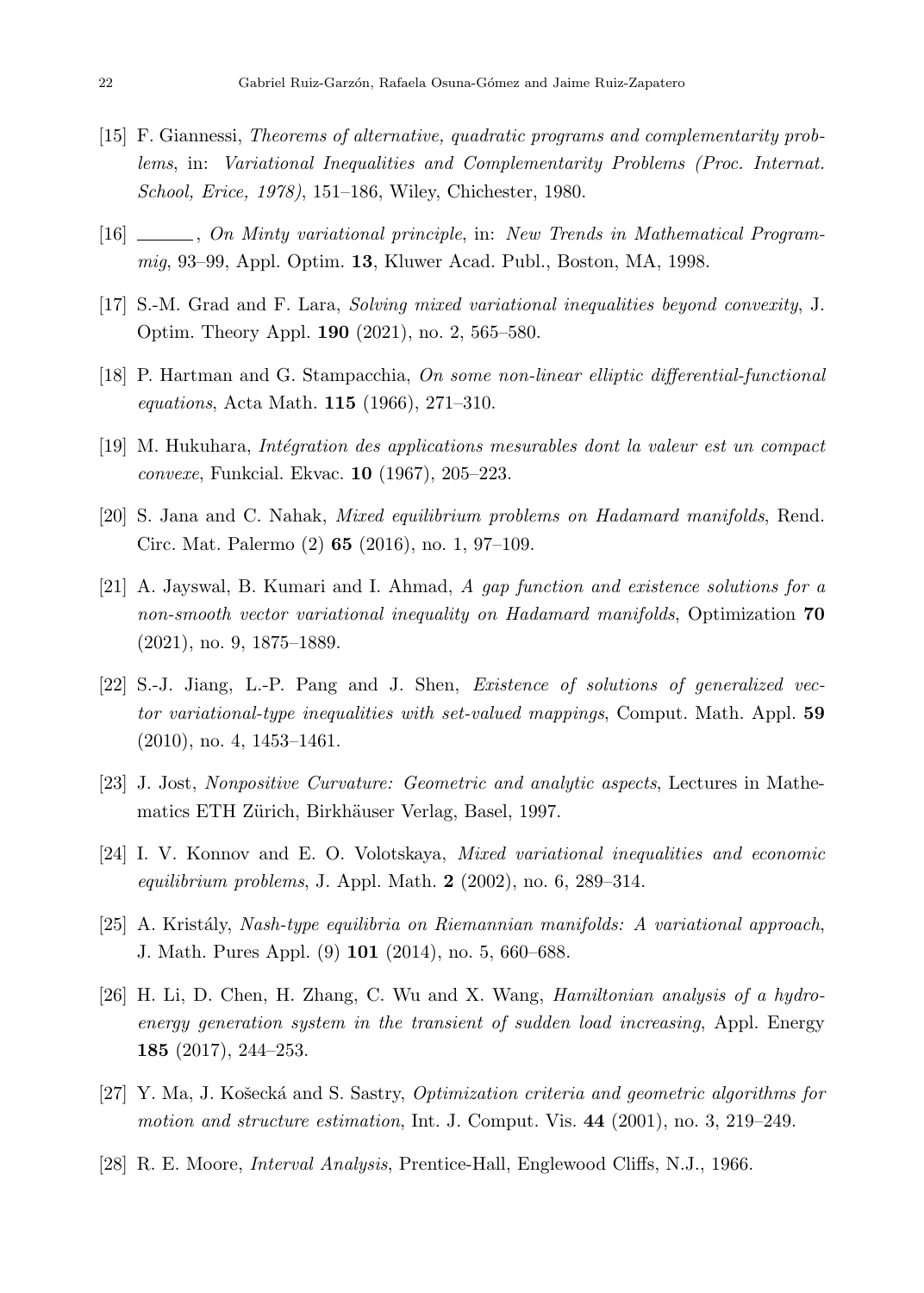- <span id="page-22-2"></span>[29] S. Z. Németh, *Variational inequalities on Hadamard manifolds*, Nonlinear Anal.  $52$ (2003), no. 5, 1491–1498.
- <span id="page-22-11"></span>[30] L. V. Nguyen, N. T. Thu and N. T. An, Variational inequalities governed by strongly pseudomonotone vector fields on Hadamard manifolds, Accepted in Applicable Analysis, 2021. https://doi.org/10.1080/00036811.2021.1954166.
- <span id="page-22-0"></span>[31] Y. Nishimori and S. Akaho, Learning algorithms utilizing quasi-geodesic flows on the Stiefel manifold, Neurocomputing 67 (2005), 106–135.
- <span id="page-22-12"></span>[32] M. A. Noor and K. I. Noor, Some algorithms for equilibrium problems on Hadamard *manifolds*, J. Inequal. Appl. **2012** (2012), no. 230, 8 pp.
- <span id="page-22-3"></span>[33] G. Ruiz-Garzón, R. Osuna-Gómez and A. Rufián-Lizana, *Generalized invex mono*tonicity, European J. Oper. Res. 144 (2003), no. 3, 501–512.
- <span id="page-22-9"></span>[34] G. Ruiz-Garzón, R. Osuna-Gómez, A. Rufián-Lizana and Y. Chalco-Cano, The continuous-time problem with interval-valued functions: Applications to economic equilibrium, Optim. Methods Softw. 34 (2019), no. 6, 1123–1144.
- <span id="page-22-5"></span>[35] G. Ruiz-Garzón, R. Osuna-Gómez, A. Rufián-Lizana and B. Hernández-Jiménez, Optimality and duality on Riemannian manifolds, Taiwanese J. Math.  $22$  (2018), no. 5, 1245–1259.
- <span id="page-22-1"></span>[36] , Approximate efficient solutions of the vector optimization problem on Hadamard manifolds via vector variational inequalities, Mathematics 8 (2020), no. 12, 19 pp.
- <span id="page-22-8"></span>[37] L. Stefanini and B. Bede, Generalized Hukuhara differentiability of interval-valued functions and interval differential equations, Nonlinear Anal. 71 (2009), no. 3-4, 1311– 1328.
- <span id="page-22-7"></span>[38] C. Udriste, Convex Functions and Optimization Methods on Riemannian Manifolds, Mathematics and its Applications 297, Kluwer Academic Publishers Group, Dordrecht, 1994.
- <span id="page-22-10"></span>[39] X. Wang, C. Li and J.-C. Yao, On some basic results related to affine functions on Riemannian manifolds, J. Optim. Theory Appl. 170 (2016), no. 3, 783–803.
- <span id="page-22-6"></span>[40] X. Wang, G. López, C. Li and J.-C. Yao, Equilibrium problems on Riemannian man*ifolds with applications, J. Math. Anal. Appl.*  $473$  (2019), no. 2, 866–891.
- <span id="page-22-4"></span>[41] L.-W. Zhou and N.-J. Huang, Existence of solutions for vector optimization on Hadamard manifolds, J. Optim. Theory Appl.  $157$  (2013), no. 1, 44–53.